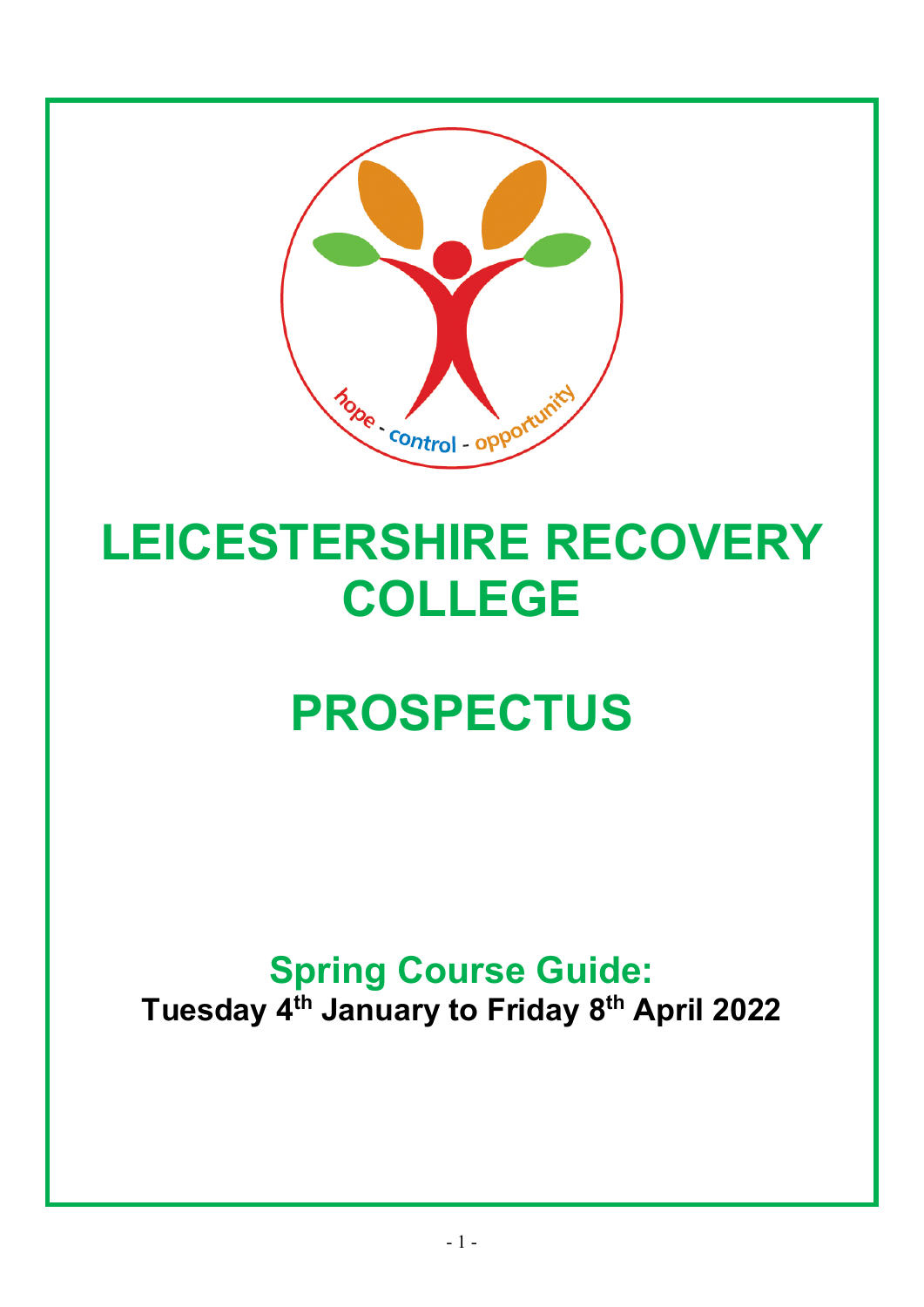### YOUR LEICESTERSHIRE RECOVERY COLLEGE

Welcome to the Leicestershire Recovery College. This is an NHS college offering a range of recovery-focussed educational courses and resources for people with lived mental health experience who are accessing Leicestershire Partnership NHS Trust Mental Health Services, their friends, family and Leicestershire Partnership NHS Trust staff.



To find out more about the Recovery College, watch our promotional film 'Close up on Recovery' which is available via our webpage : Leicspart.nhs.uk/ ourservicesAZ-Recoverycollege.aspx

The College is offering people a range of courses designed to contribute to wellbeing and recovery, supporting people to recognise their own resourcefulness and talents in order to become experts in their own self care, make informed choices and achieve the things they want to in life. Most of our courses are being delivered online via MS Teams, during the current Covid-19 Pandemic. We can offer one to one technical advice and support to individuals if you require help to access the sessions.

The College has a philosophy of co-development, co-production and shared decision making, and the courses and workshops are delivered by a variety of organisations and available on a range of topics: • Getting Involved

- Understanding/Experience of Mental Health Conditions
- Building your Life
- Developing Skills and Knowledge
- Physical Health and Wellbeing



#### HOW TO ENROL AT LEICESTERSHIRE RECOVERY COLLEGE

If you are over 18 and accessing Leicestershire Partnership Mental Health Services and would like to attend a course, you will first need to enrol as a student with the college. It's really simple – you can enrol:

> online at www.leicspart.nhs.uk, or call on 0116 295 1196 or email lpt.recoverycollege@nhs.net

We will then contact you and go through an individual learning plan with you and then book you on the course(s) which you feel may help you most with your recovery journey. Within the learning plan there is an opportunity to discuss any learning support needs you may have, from an educational or mental health perspective. We will then do everything we can to support you.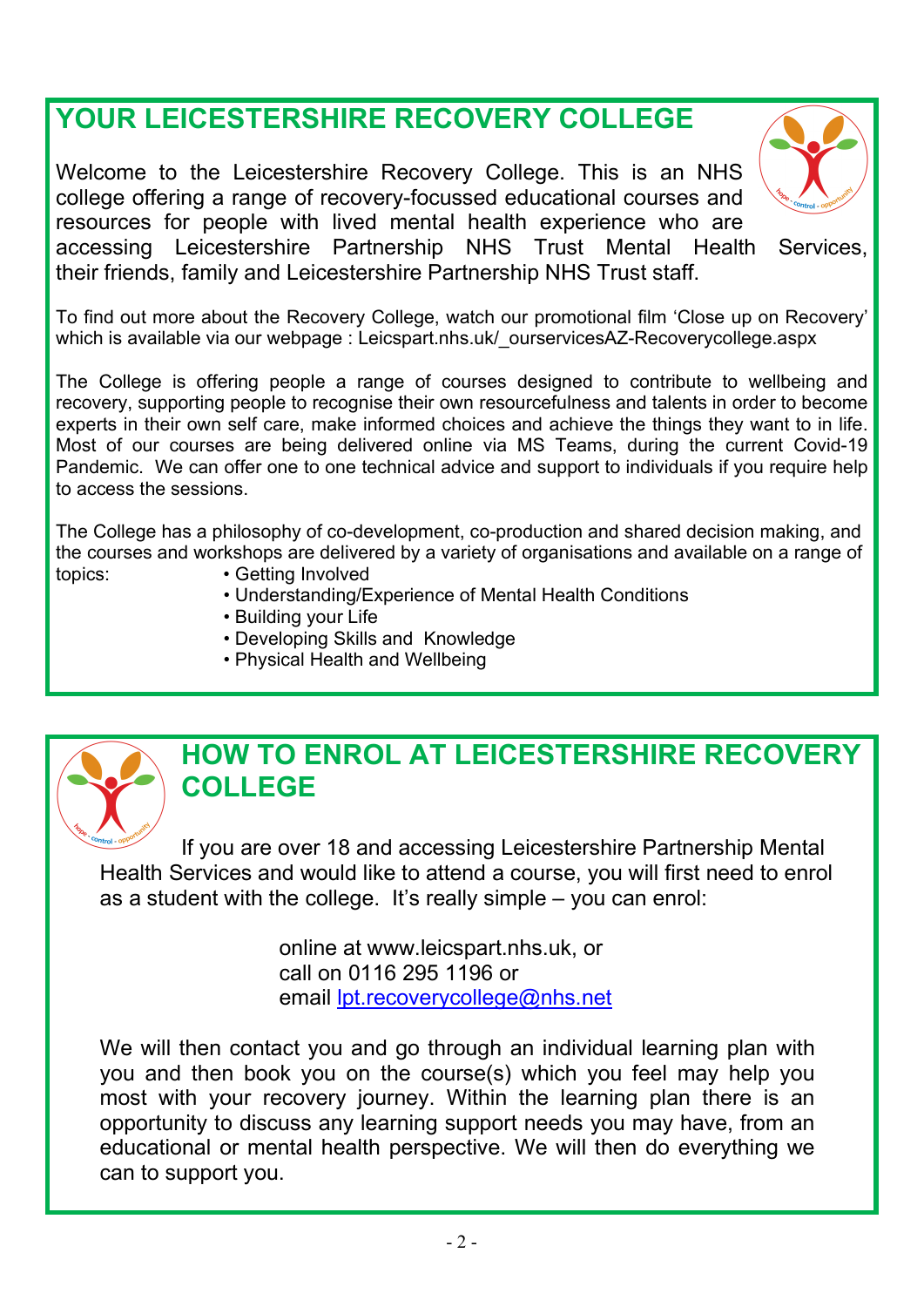

### Leicestershire Recovery College SPRING TERM 2022



| <b>HOPE</b>                                                                      | <b>CONTROL</b>                                                                                                                                                                                                                                                                                                                                                                                                                                                                | <b>OPPORTUNITY</b>                                                                                                                                                                                                                                                |
|----------------------------------------------------------------------------------|-------------------------------------------------------------------------------------------------------------------------------------------------------------------------------------------------------------------------------------------------------------------------------------------------------------------------------------------------------------------------------------------------------------------------------------------------------------------------------|-------------------------------------------------------------------------------------------------------------------------------------------------------------------------------------------------------------------------------------------------------------------|
| <b>COURSE NAME</b>                                                               | <b>COURSE DESCRIPTION</b>                                                                                                                                                                                                                                                                                                                                                                                                                                                     | <b>DATE &amp; TIME</b>                                                                                                                                                                                                                                            |
| <b>UNDERSTANDING</b><br><b>MEDICATIONS</b><br><b>FOR MENTAL</b><br><b>HEALTH</b> | This introductory course aims to explain the<br>different categories of medication prescribed for<br>mental illness and to explore people's different<br>discussing the<br>experiences,<br>positives<br>and<br>negatives of taking medications, the reasons why<br>people do and don't take their prescribed<br>medication and the risks and benefits associated<br>with this.<br>This course will be delivered in one session, on<br>three occasions during the Spring term. | Course 1<br>• Tuesday<br>1 <sup>st</sup> February<br>10 $am - 12 pm$<br>Venue: Online<br>Course 2<br>• Tuesday<br>8 <sup>th</sup> March<br>10 $am - 12 pm$<br>Venue: Online<br>Course 3<br>• Tuesday<br>5 <sup>th</sup> April<br>10 $am - 12 pm$<br>Venue: Online |
| <b>INTRODUCTION</b><br><b>TO ARTS IN</b><br><b>MENTAL HEALTH</b>                 | An introductory, interactive, informal session<br>highlighting the benefits of arts in mental health<br>activity to mental health service users. We will:<br>Outline the different artistic opportunities<br>$\bullet$<br>offered to mental health service users by<br>the arts team at Leicestershire Partnership<br><b>Trust</b><br>Discuss the difference between arts in<br>mental health as compared to art therapy.<br>View DVD's of service user performances.         | <b>RETURNING IN</b><br><b>SUMMER 2022</b>                                                                                                                                                                                                                         |
| <b>INTRODUCTION</b><br><b>TO STRESS</b><br><b>AWARENESS</b>                      | The aim of the session is to understand what<br>stress is and we will explore the difference<br>between stress and anxiety. We explore its'<br>effects on your wellbeing and learn strategies to<br>help you cope.<br>Introduction to Stress Awareness is delivered<br>by the WEA.                                                                                                                                                                                            | <b>Friday</b><br>11 <sup>th</sup> February<br>10 $am - 12 pm$<br>Venue: Online                                                                                                                                                                                    |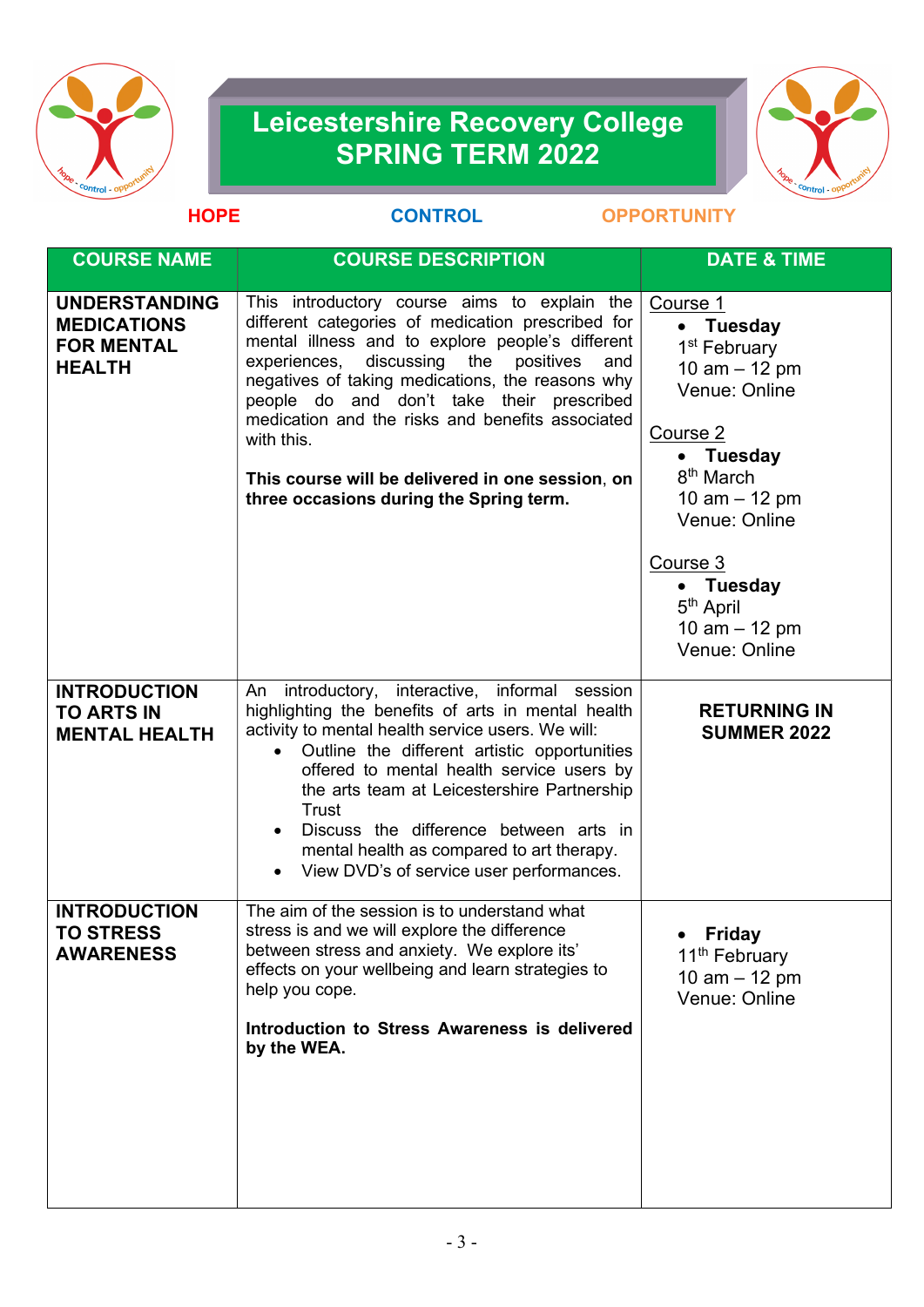|                                                                                        | <b>SPRING TERM 2022 COURSES</b>                                                                                                                                                                                                                                                                                                                                                                                                                                                                                                                                                                                                                                                                                                                                                                                                                                               |                          |
|----------------------------------------------------------------------------------------|-------------------------------------------------------------------------------------------------------------------------------------------------------------------------------------------------------------------------------------------------------------------------------------------------------------------------------------------------------------------------------------------------------------------------------------------------------------------------------------------------------------------------------------------------------------------------------------------------------------------------------------------------------------------------------------------------------------------------------------------------------------------------------------------------------------------------------------------------------------------------------|--------------------------|
| <b>COURSE NAME</b>                                                                     | <b>COURSE DESCRIPTION</b>                                                                                                                                                                                                                                                                                                                                                                                                                                                                                                                                                                                                                                                                                                                                                                                                                                                     | <b>DATE &amp; TIME</b>   |
| <b>DUAL DIAGNOSIS -</b>                                                                | Dual Diagnosis is a term used to describe mental                                                                                                                                                                                                                                                                                                                                                                                                                                                                                                                                                                                                                                                                                                                                                                                                                              |                          |
| <b>DRUGS AND</b><br><b>ALCOHOL AND THE</b><br><b>IMPACT ON</b><br><b>MENTAL HEALTH</b> | health issues and substance, drug or alcohol use.<br>The aim of this course is to understand why<br>people use substances and how they can be a<br>coping strategy for mental health symptoms. We<br>will discuss the issues raised by substance use<br>and how to remain safe. In this course we look at<br>how moving towards recovery is our overall goal<br>and demonstrate how individuals are able to<br>make that change.<br>We will look at where we can access services<br>and how we can support each other on this<br>journey.                                                                                                                                                                                                                                                                                                                                     | <b>Returning in 2022</b> |
| <b>CONFIDENT</b><br><b>COMMUNICATION</b>                                               | This course covers topics such as coping with<br>stressful speaking situations; Techniques for<br>keeping<br>calm<br>and<br>creating<br>enjoyable<br>conversations.<br>This supportive session will<br>include study and small and whole group work,<br>with learners being encouraged to participate at<br>their own pace in a variety of activities such as<br>small group discussions, fun short tasks and one-<br>to-one chats with fellow group members.<br>Learners will, by the end of the session, have had<br>the opportunity to identify some key 'handy hints'<br>to support future positive conversations, and will<br>have had the opportunity to practice some of<br>these in a supportive, friendly environment.<br>The Confident Communication course is<br>Leicestershire<br>delivered<br>by<br>the<br><b>Adult</b><br>Learning Service in a single session. | <b>Returning in 2022</b> |
| <b>LIVING WITH</b><br><b>BI-POLAR</b><br><b>DISORDER</b>                               | This course follows on from the 'Understanding a<br>diagnosis of Bipolar Disorder' and looks at ways<br>to help you manage the ups and downs of bipolar<br>disorder and discuss and develop effective self-<br>management strategies. Treatment may be<br>important, but there are lots of things you can do<br>for yourself to feel better, gain more control and<br>live your life.<br>Living with Bi-polar is delivered in four<br>sessions.                                                                                                                                                                                                                                                                                                                                                                                                                               | <b>Returning in 2022</b> |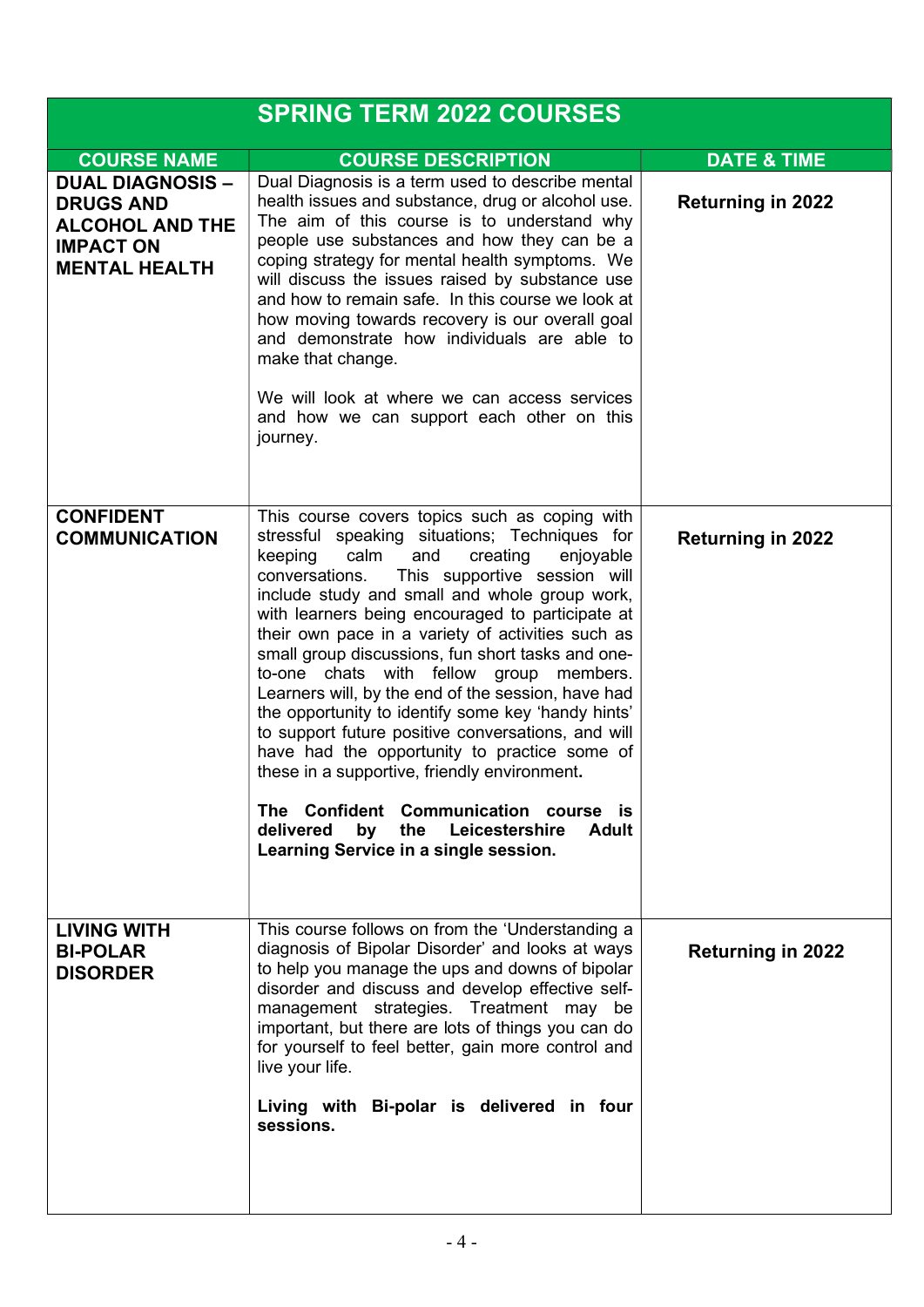| <b>SPRING TERM 2022 COURSES</b>                                                                                  |                                                                                                                                                                                                                                                                                                                                                                                                                                                                                                                                                                                                                                       |                                                                                     |
|------------------------------------------------------------------------------------------------------------------|---------------------------------------------------------------------------------------------------------------------------------------------------------------------------------------------------------------------------------------------------------------------------------------------------------------------------------------------------------------------------------------------------------------------------------------------------------------------------------------------------------------------------------------------------------------------------------------------------------------------------------------|-------------------------------------------------------------------------------------|
| <b>COURSE NAME</b>                                                                                               | <b>COURSE DESCRIPTION</b>                                                                                                                                                                                                                                                                                                                                                                                                                                                                                                                                                                                                             | <b>DATE &amp; TIME</b>                                                              |
| <b>AN INTRODUCTION</b><br><b>TO UNIVERSAL</b><br><b>CREDIT &amp; HEALTH</b><br><b>RELATED</b><br><b>BENEFITS</b> | This short course aims to provide knowledge and<br>understanding around:<br>How to make your claim online<br>Where to get help and support if needed<br>to make your claim<br>What to expect if a benefit is awarded<br>$\bullet$<br>Money and budgeting advice<br>$\bullet$<br>It will also signpost attendees to additional<br>support tailored to the individual's needs.                                                                                                                                                                                                                                                          | <b>Returning in 2022</b>                                                            |
| <b>INTRODUCTION TO</b><br><b>CREATIVE WRITING</b>                                                                | Would you like to develop your writing skills but<br>don't know where to start? This 'taster' is for<br>beginners, and gives you the chance to try writing<br>short stories and poems, and perhaps share your<br>words with others.<br>The Introduction to Creative Writing course is<br>delivered<br>by<br>the<br>Leicestershire<br><b>Adult</b><br><b>Learning Service.</b>                                                                                                                                                                                                                                                         | Tuesday<br>15 <sup>th</sup> March<br>10 $am - 12 pm$<br>Venue: Online               |
| <b>EFFECTIVE GOAL</b><br><b>SETTING</b>                                                                          | This course uses effective goal setting methods<br>and empowering coaching techniques to help you<br>achieve what you want. By the end of the course,<br>you will be able to get clear direction on what you<br>want out of life and set a SMART goal with a<br>specified action plan to help you achieve it.<br><b>Effective Goal Setting is delivered by the WEA</b><br>in 3 sessions.                                                                                                                                                                                                                                              | <b>Returning in 2022</b>                                                            |
| <b>CARING FOR A</b><br><b>LOVED ONE WITH</b><br><b>MENTAL HEALTH</b><br><b>CHALLENGES</b><br><b>New</b>          | Do you look after a loved one who is struggling<br>with their mental health? Would you like to find<br>out more about services provided by The Carers<br>Centre? Would you like the opportunity to take<br>some time out and think about how looking after<br>a friend or family member can affect your own<br>health and well-being? Would you like to know<br>more about how to get a carers assessment? If<br>so, this session might be for you.<br>In this one and a half hour session we will<br>explore how you can support your own mental<br>health as well as looking at how you can access<br>the support available to you. | <b>Thursday</b><br>10 <sup>th</sup> February<br>10 $am - 11.30 am$<br>Venue: Online |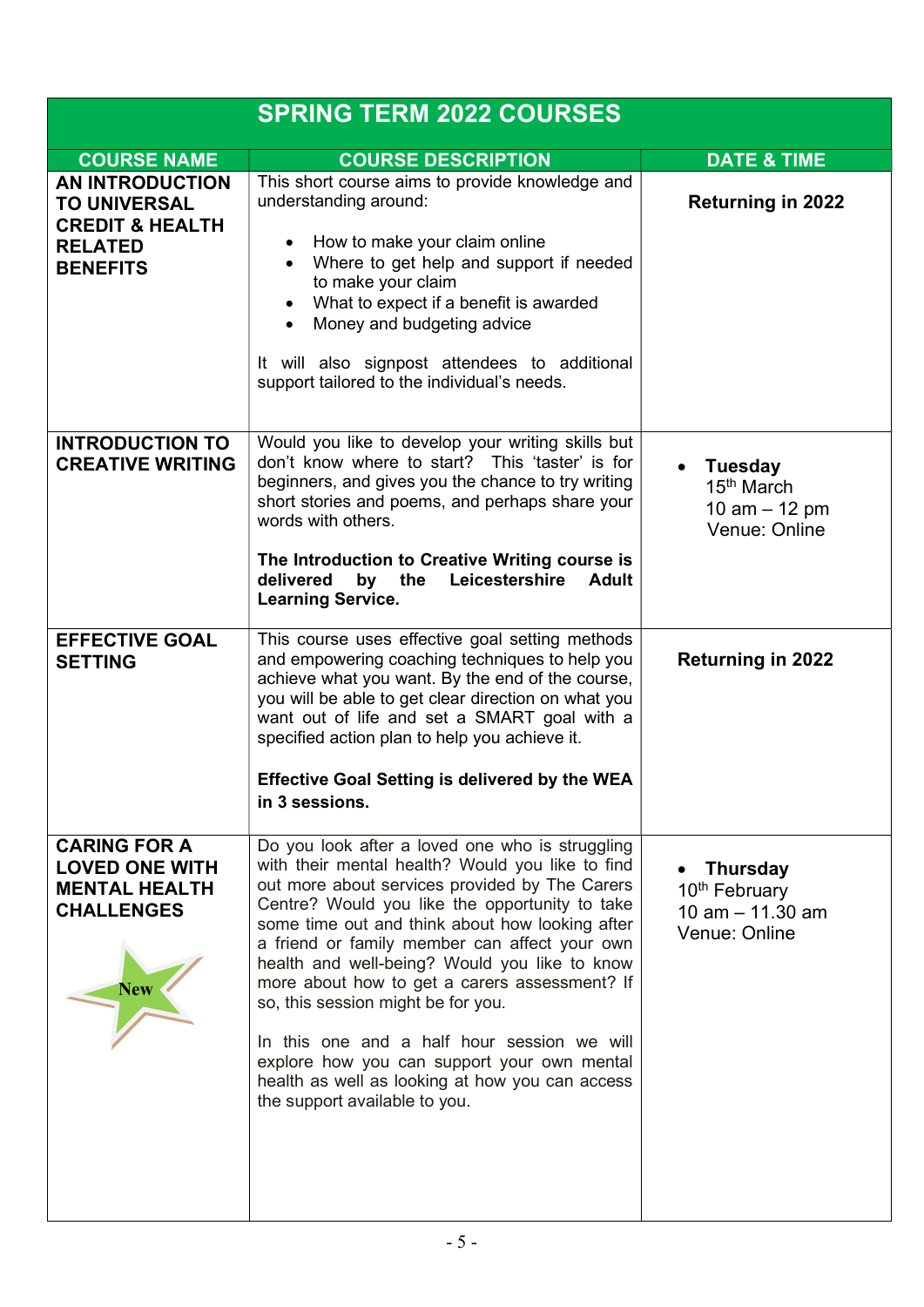|                                                                            | <b>SPRING TERM 2022 COURSES</b>                                                                                                                                                                                                                                                                                                                                                                                                                                                                                                                                                                                                                                                                                                                                                                                                                                                      |                                                                                                                                                                                                                                                                                            |
|----------------------------------------------------------------------------|--------------------------------------------------------------------------------------------------------------------------------------------------------------------------------------------------------------------------------------------------------------------------------------------------------------------------------------------------------------------------------------------------------------------------------------------------------------------------------------------------------------------------------------------------------------------------------------------------------------------------------------------------------------------------------------------------------------------------------------------------------------------------------------------------------------------------------------------------------------------------------------|--------------------------------------------------------------------------------------------------------------------------------------------------------------------------------------------------------------------------------------------------------------------------------------------|
| <b>COURSE NAME</b>                                                         | <b>COURSE DESCRIPTION</b>                                                                                                                                                                                                                                                                                                                                                                                                                                                                                                                                                                                                                                                                                                                                                                                                                                                            | <b>DATE &amp; TIME</b>                                                                                                                                                                                                                                                                     |
| <b>EXPLORING YOUR</b>                                                      | A series of 4 sessions to help you build on                                                                                                                                                                                                                                                                                                                                                                                                                                                                                                                                                                                                                                                                                                                                                                                                                                          |                                                                                                                                                                                                                                                                                            |
| <b>NEXT STEPS</b>                                                          | existing skills or develop new ones by connecting<br>with others to undertake practical tasks in a<br>supported, structured setting. Giving World is a<br>long-established charity in the heart of Leicester<br>supporting communities in need across the UK.<br>On the course you can learn more about the work<br>of our charity and achieve personal goals through<br>working as a team to process goods donated to<br>us by our business partners.<br>We will support and guide you to work on skills                                                                                                                                                                                                                                                                                                                                                                            | <b>Returning in 2022</b>                                                                                                                                                                                                                                                                   |
|                                                                            | such as:<br>Confidence building<br>Communication & team building<br>Time management & organisation<br>Making decisions & problem<br>solving<br>Setting personal goals                                                                                                                                                                                                                                                                                                                                                                                                                                                                                                                                                                                                                                                                                                                |                                                                                                                                                                                                                                                                                            |
| <b>HEALTHY EATING</b>                                                      | In this interactive workshop will help you to learn<br>about how to make healthy food choices. We will<br>look at the Eatwell Plate and the main food<br>groups. We explore food labels because<br>understanding food labels makes a big difference<br>to making healthy food choices<br>Healthy Eating is delivered by The WEA.                                                                                                                                                                                                                                                                                                                                                                                                                                                                                                                                                     | <b>Friday</b><br>21 <sup>st</sup> January<br>10 $am - 12 pm$<br>Venue: Online                                                                                                                                                                                                              |
| <b>MANAGING</b><br><b>WELLBEING</b><br><b>DURING</b><br><b>UNCERTAINTY</b> | This course has been developed to support<br>people during these unprecedented times.<br>Managing our wellbeing in uncertain situations<br>can be difficult at any point in time, but due to the<br>current situation it may increase feelings of worry<br>anxiety.<br><b>This</b><br>focuses<br>course<br>and<br>on.<br>understanding why we feel negative emotions<br>when we are experiencing uncertainty (It is more<br>common than you think) along with introducing<br>specific tools and techniques to manage these.<br>Over the course of 4 weeks we will cover: Worry<br>& Anxiety, taking a Self-compassion Approach,<br>Managing Sleep and Exploring Identity. All<br>aspects interlink with taking care of ourselves<br>during difficult and uncertain times.<br>This course will be delivered in four sessions,<br>on two occasions in the Spring term by<br>Lifelinks. | <b>Course 1</b><br>• Wednesday<br>19th, 26th January,<br>2 <sup>nd</sup> & 9 <sup>th</sup> February<br>10 $am - 12 pm$<br>Venue: Online<br><b>Course 2</b><br>• Wednesday<br>$23^{\text{rd}}$ Feb, $2^{\text{nd}}$ ,<br>$9th$ & 16 <sup>th</sup> March<br>10 $am - 12 pm$<br>Venue: Online |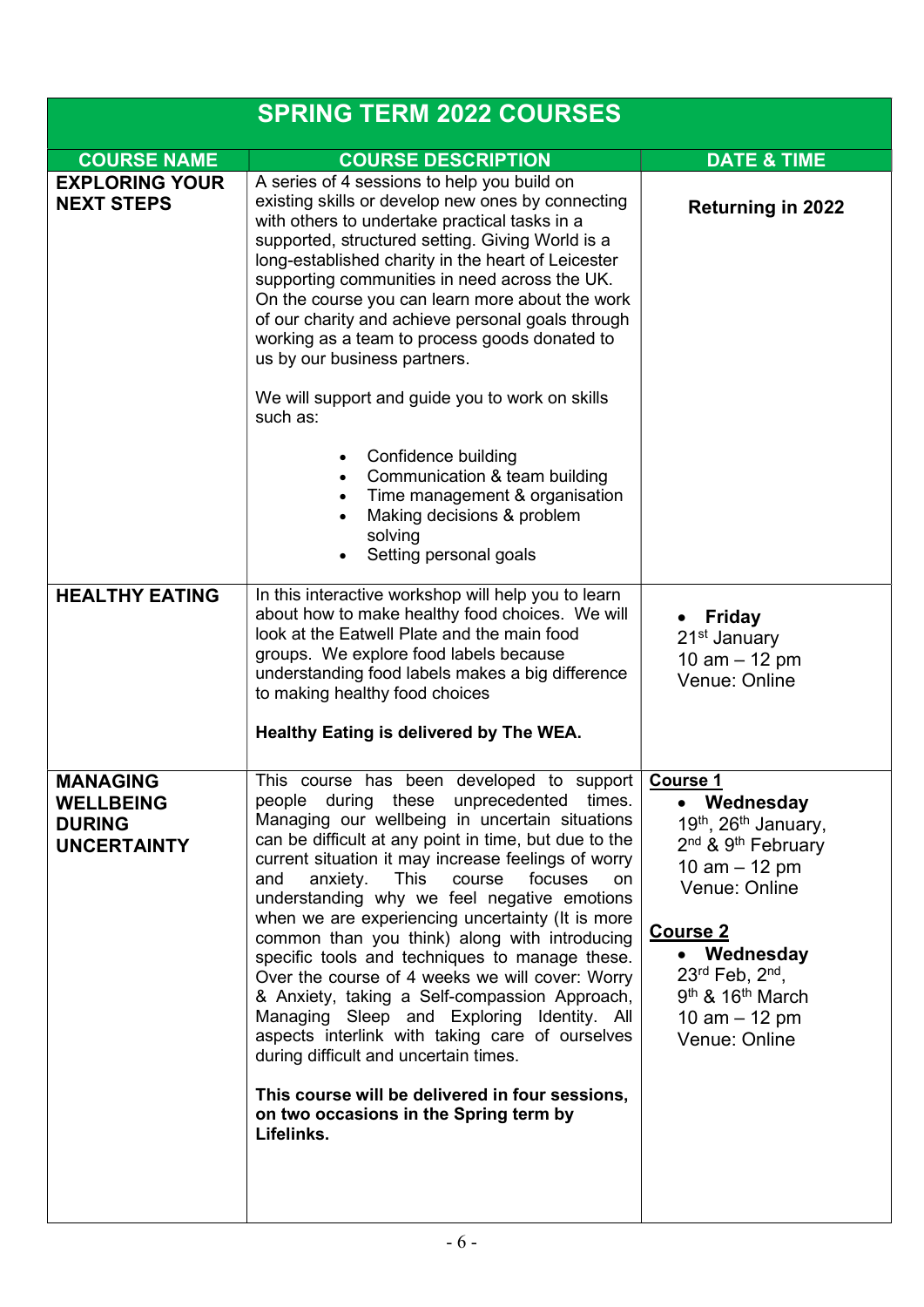|                                                                                                 | <b>SPRING TERM 2022 COURSES</b>                                                                                                                                                                                                                                                                                                                                                                                                                                                                                                                                                                                                                                                                                                                                                                                                                                                                                                                                                                                                                                                                                                                                                                                                                       |                                                                                                                                                                                                                       |
|-------------------------------------------------------------------------------------------------|-------------------------------------------------------------------------------------------------------------------------------------------------------------------------------------------------------------------------------------------------------------------------------------------------------------------------------------------------------------------------------------------------------------------------------------------------------------------------------------------------------------------------------------------------------------------------------------------------------------------------------------------------------------------------------------------------------------------------------------------------------------------------------------------------------------------------------------------------------------------------------------------------------------------------------------------------------------------------------------------------------------------------------------------------------------------------------------------------------------------------------------------------------------------------------------------------------------------------------------------------------|-----------------------------------------------------------------------------------------------------------------------------------------------------------------------------------------------------------------------|
| <b>COURSE NAME</b>                                                                              | <b>COURSE DESCRIPTION</b>                                                                                                                                                                                                                                                                                                                                                                                                                                                                                                                                                                                                                                                                                                                                                                                                                                                                                                                                                                                                                                                                                                                                                                                                                             | <b>DATE &amp; TIME</b>                                                                                                                                                                                                |
|                                                                                                 |                                                                                                                                                                                                                                                                                                                                                                                                                                                                                                                                                                                                                                                                                                                                                                                                                                                                                                                                                                                                                                                                                                                                                                                                                                                       |                                                                                                                                                                                                                       |
| <b>'LEARN TO SURF' –</b><br><b>AN INTRODUCTION</b><br><b>TO LIVING MORE</b><br><b>MINDFULLY</b> | "You can't stop the waves, but you can learn to<br>surf" - Jon Kabat Zinn<br>Do you dwell on the past and worry about the<br>future? Have you ever noticed when you are<br>doing familiar and repetitive things, like eating or<br>driving, that your mind is often elsewhere thinking<br>about something else? Do you find yourself<br>getting swept away by the waves of life? If so,<br>this workshop could be for you!<br>'Learn to Surf' provides a basic introduction to<br>mindfulness in a practical and fun way.<br>Mindfulness is about finding ourselves grounded<br>in the moment and gently noticing what is here:<br>thoughts, feelings, sights, smells, sounds, taste,<br>and so on. This skill allows us to consider the<br>whole of our experience, without judging or<br>excluding anything. There are many benefits of<br>regularly practicing mindfulness including: less<br>anxiety and emotional reactivity, as well as<br>greater awareness, acceptance and ability to<br>tolerate change.<br>This course consists of a number of practical<br>mindfulness 'experiments' and some tips on<br>bringing mindfulness into daily life.<br>This course will be delivered in 2 sessions, on<br>two occasions during the Spring term. | Course 1<br>• Tuesday<br>11 <sup>th</sup> & 18 <sup>th</sup> January<br>1 pm $-$ 4 pm<br>Venue: Online<br>Course 2<br><b>Tuesday</b><br>$\bullet$<br>$8th$ & 15 <sup>th</sup> March<br>1 pm $-$ 4 pm<br>Venue: Online |
| <b>MANAGING</b><br><b>EMOTIONS</b>                                                              | This course is relevant to those who sometimes<br>find it difficult to manage emotions in a helpful<br>and productive way. It is easy to let life get on top<br>of us sometimes and to get frustrated, sad or<br>anxious. It's even easier to turn these emotions<br>inwards and be critical of ourselves. The<br>sessions will be based on Dialectical Behaviour<br>Therapy (DBT). The interactive course aims to<br>equip you with practical tools and strategies to<br>help manage emotions, so that you can enjoy life<br>to its fullest.<br><b>Managing Emotions is delivered by Life Links.</b><br>This course will be delivered in three<br>sessions, on one occasion during the Spring<br>term.                                                                                                                                                                                                                                                                                                                                                                                                                                                                                                                                               | <b>Thursday</b><br>$\bullet$<br>13 <sup>th</sup> , 20 <sup>th</sup> , 27 <sup>th</sup> January<br>10 $am - 12 pm$<br>Venue: Online                                                                                    |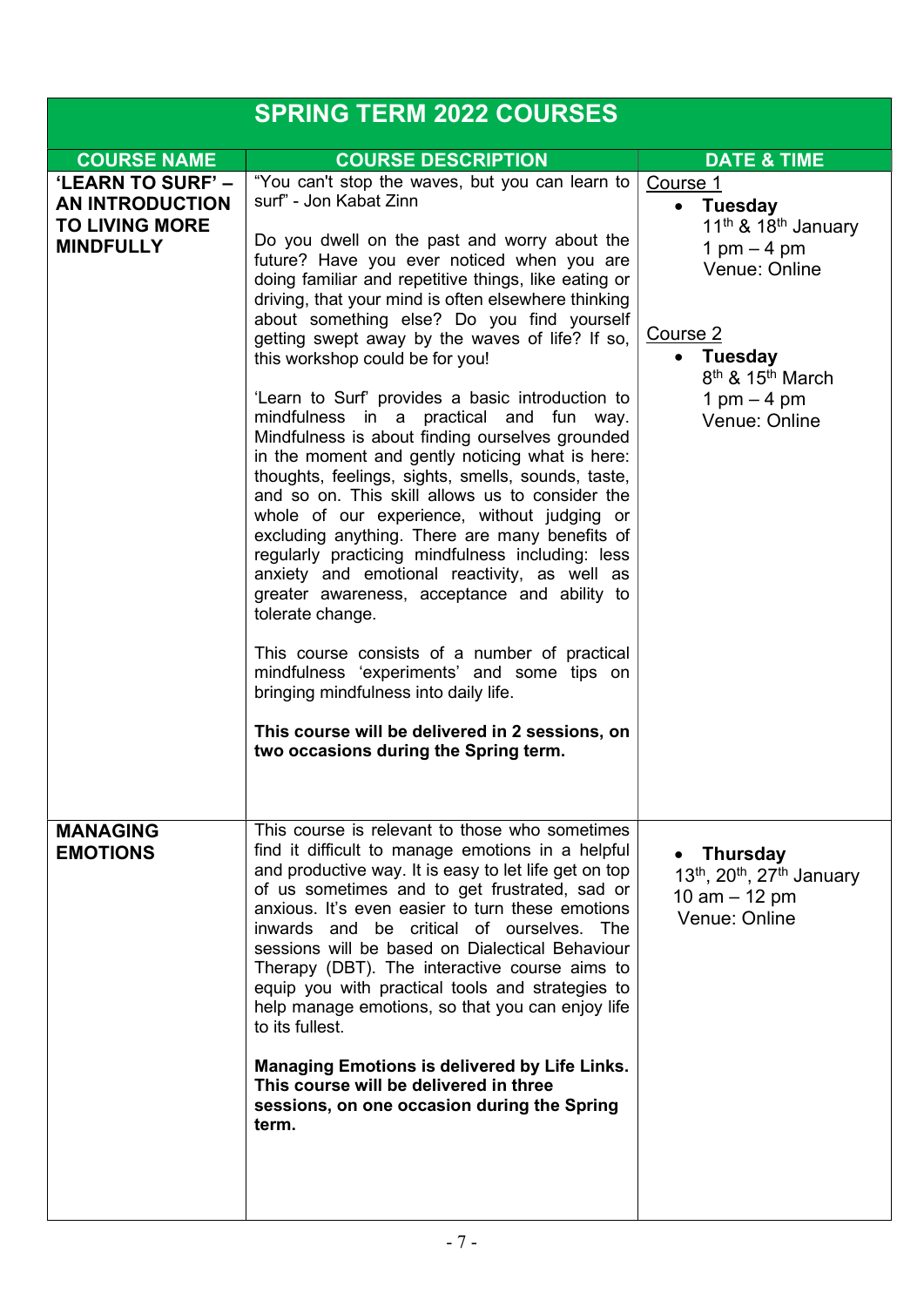| <b>SPRING TERM 2022 COURSES</b>                                                               |                                                                                                                                                                                                                                                                                                                                                                                                                                                                                                                                                                                                                                                                                                                                                                                                                                                                                                              |                                                                                                                                                                                        |
|-----------------------------------------------------------------------------------------------|--------------------------------------------------------------------------------------------------------------------------------------------------------------------------------------------------------------------------------------------------------------------------------------------------------------------------------------------------------------------------------------------------------------------------------------------------------------------------------------------------------------------------------------------------------------------------------------------------------------------------------------------------------------------------------------------------------------------------------------------------------------------------------------------------------------------------------------------------------------------------------------------------------------|----------------------------------------------------------------------------------------------------------------------------------------------------------------------------------------|
| <b>COURSE NAME</b>                                                                            | <b>COURSE DESCRIPTION</b>                                                                                                                                                                                                                                                                                                                                                                                                                                                                                                                                                                                                                                                                                                                                                                                                                                                                                    | <b>DATE &amp; TIME</b>                                                                                                                                                                 |
| <b>UNDERSTANDING A</b><br><b>DIAGNOSIS OF</b><br><b>PSYCHOSIS AND</b><br><b>SCHIZOPHRENIA</b> | The aim of this introductory session is to shed<br>some light on the popular misconceptions relating<br>to this illness and to explore the facts and<br>Coming to terms with a diagnosis of<br>realities.<br>psychosis or schizophrenia can be hard and life-<br>changing. People experiencing these types of<br>mental health problems can sometimes find<br>themselves stigmatised, misunderstood<br>and<br>isolated. Relatives and carers can often feel<br>confused and powerless.<br>The course will explore the process of diagnosis,<br>treatment, and recovery, and look at ways in<br>which you could take back more control over your<br>life and achieve greater independence.<br>This course will be delivered in one session,                                                                                                                                                                   | Course 1<br>$\bullet$ Friday<br>25 <sup>th</sup> February<br>10 $am - 12.30 pm$<br>Venue: Online<br>Course 2<br>• Friday<br>18 <sup>th</sup> March<br>1 pm $-3.30$ pm<br>Venue: Online |
|                                                                                               | on two occasions during the Spring term.                                                                                                                                                                                                                                                                                                                                                                                                                                                                                                                                                                                                                                                                                                                                                                                                                                                                     |                                                                                                                                                                                        |
| <b>UNDERSTANDING A</b><br><b>DIAGNOSIS OF</b><br><b>BIPOLAR</b><br><b>DISORDER</b>            | This introductory session could be for you if you<br>are interested in gaining awareness of what the<br>experiences of Bipolar Disorder or severe mood<br>swings may mean to you or to somebody you<br>care about, or you have a general interest in<br>finding out more. Bipolar is thought to affect 1 in<br>100 people and this course will explore the facts<br>and realities, how it is diagnosed and treated and<br>how to manage and monitor mood.                                                                                                                                                                                                                                                                                                                                                                                                                                                    | • Thursday<br>3 <sup>rd</sup> March<br>1 pm $-3.30$ pm<br>Venue: Online                                                                                                                |
| <b>SUBSTANCE USE</b><br><b>INTERVENTIONS</b>                                                  | Some people may be experiencing problems with<br>drug and alcohol: other people may be affected<br>by those using substances.<br>This course aims to support you to develop skills<br>to recognise issues around substance use. In this<br>course we look at moving forward in recovery and<br>provide a toolkit to manage these issues.<br>The course will offer 3 sessions focusing on<br>safety and education. The strategies used will be<br>in line with local service providers and information<br>will be available on how to access services.<br>The 3 psycho social sessions will focus on<br>discussing harm reduction related to substances<br>and exploring coping strategies. This course will<br>work with substance users who have mental<br>health issues to enable them to look at their<br>substance use at the same time as their mental<br>health and how they can impact on each other. | • Wednesday<br>$23^{\text{rd}}$ , $30^{\text{th}}$ March &<br>6 <sup>th</sup> April<br>10.30 $am - 12 pm$<br>Venue: Online                                                             |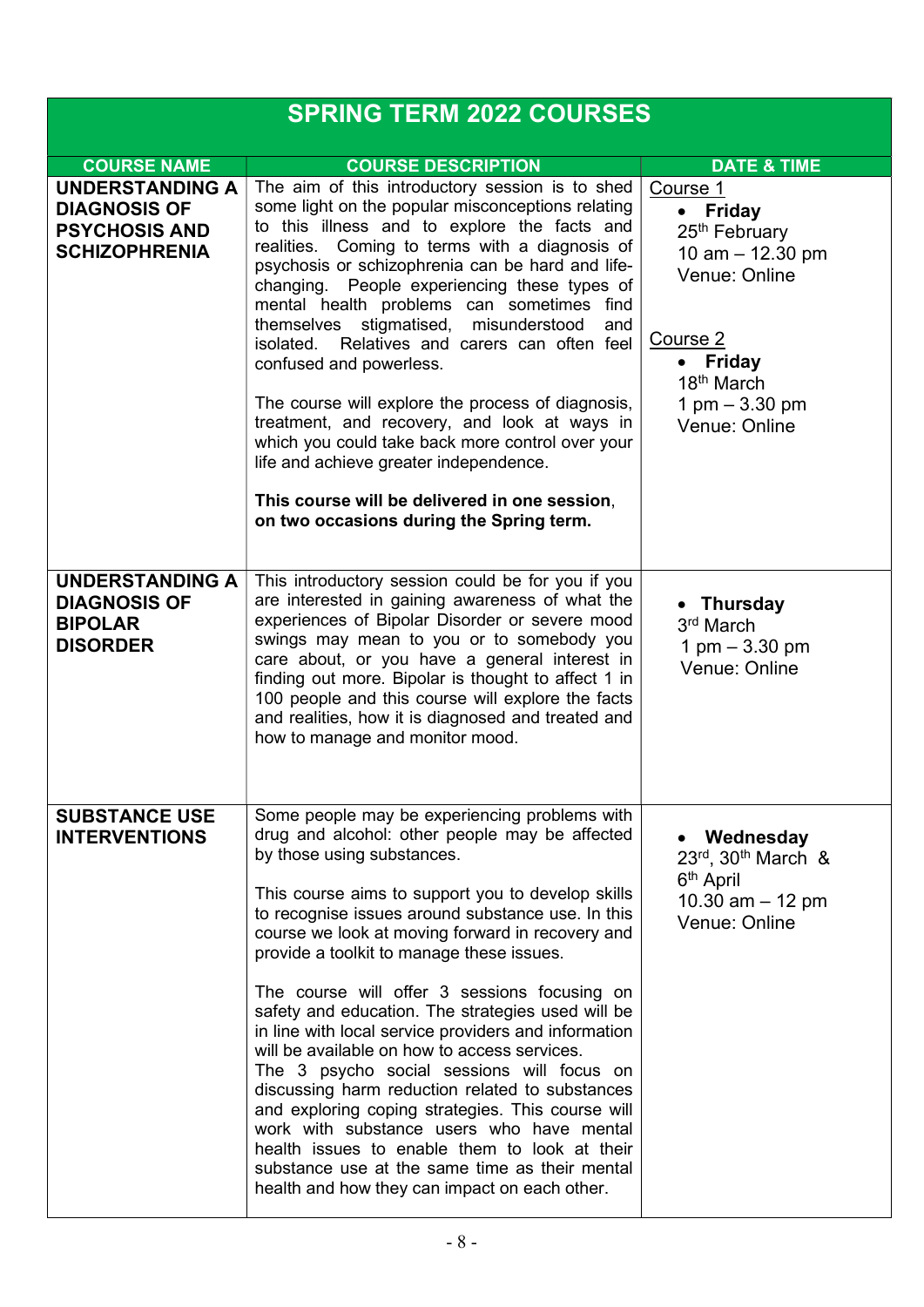| <b>SPRING TERM 2022 COURSES</b>                                 |                                                                                                                                                                                                                                                                                                                                                                                                                                                                                                                                                                                                            |                          |
|-----------------------------------------------------------------|------------------------------------------------------------------------------------------------------------------------------------------------------------------------------------------------------------------------------------------------------------------------------------------------------------------------------------------------------------------------------------------------------------------------------------------------------------------------------------------------------------------------------------------------------------------------------------------------------------|--------------------------|
| <b>COURSE NAME</b>                                              | <b>COURSE DESCRIPTION</b>                                                                                                                                                                                                                                                                                                                                                                                                                                                                                                                                                                                  | <b>DATE &amp; TIME</b>   |
| <b>NATURE FOR</b><br><b>WELL-BEING AND</b><br><b>RECOVERY –</b> | This session could be for you if you would like to<br>explore the role the natural environment can play<br>in mental health recovery and wellbeing.                                                                                                                                                                                                                                                                                                                                                                                                                                                        | <b>Returning in 2022</b> |
| <b>ABBEY PARK</b>                                               | Students will meet at Abbey Park, one of<br>Leicester's premier parks, for a walk in its<br>fascinating grounds and explore the remains of<br>the twelfth century Leicester Abbey, and the ruins<br>of Cavendish House, a seventeenth century<br>mansion.                                                                                                                                                                                                                                                                                                                                                  |                          |
|                                                                 | Time allowing, we will visit the popular and well<br>established pets corner on the western side of the<br>park which has a selection of birds and animals.                                                                                                                                                                                                                                                                                                                                                                                                                                                |                          |
|                                                                 | The aim is to get out and about, exercise your<br>body and mind; all while having a good chat and<br>enjoying the nature within the park.                                                                                                                                                                                                                                                                                                                                                                                                                                                                  |                          |
|                                                                 | Please dress in comfortable clothing and footwear<br>suitable for the outdoor environment. Please<br>bring some money to purchase refreshments at<br>the Café, if required.                                                                                                                                                                                                                                                                                                                                                                                                                                |                          |
|                                                                 | This outdoor activity will be held at Abbey<br>Park and may go on for longer than the<br>scheduled 2 1/2 hours.                                                                                                                                                                                                                                                                                                                                                                                                                                                                                            |                          |
| <b>GETTING GOOD</b><br><b>SLEEP</b>                             | Sleep is essential to life and a seemingly straight<br>forward task. However, it is not uncommon for<br>people to be held back in life due to struggles with<br>getting to sleep. This course is aimed at people<br>who are experiencing difficulties in sleeping, are<br>keen to uncover what might be hindering their<br>sleep and discover effective ways of getting good<br>sleep. Topics will include: Why do we need sleep?<br>How much sleep should I be getting? Common<br>sleep difficulties. The link between mental health<br>and sleep? What's keeping me awake and what<br>can I do about it? | Date To Be Confirmed     |
| <b>INTRODUCTION TO</b><br><b>COMEDY FOR</b><br><b>RECOVERY</b>  | Is life taking you too seriously? This one-off<br>session will help us discover how the art of<br>making each other laugh can improve confidence,<br>self-esteem, literacy and communication skills,<br>and, in turn aid recovery. We will look briefly at<br>the biology of laughter, celebrate some of our<br>favourite comics, and explore formulas for<br>creating different types of comedy.                                                                                                                                                                                                          | <b>Returning in 2022</b> |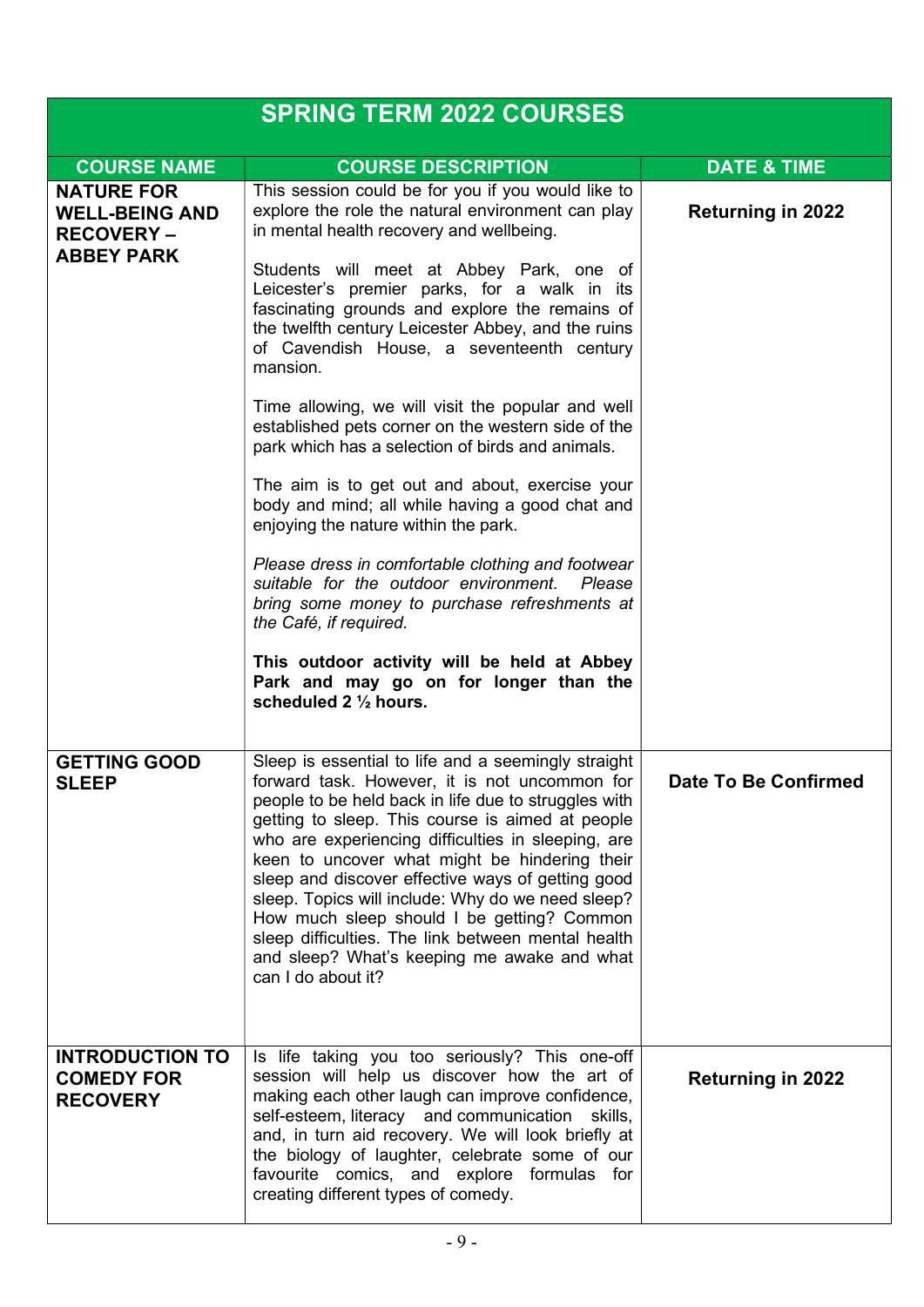| <b>SPRING TERM 2022 COURSES</b>                                                                                         |                                                                                                                                                                                                                                                                                                                                                                                                                                                                                                                                                                                                                                                                                                                                                                                                                                                                                                                                                                                              |                                                                                                                                                                                        |
|-------------------------------------------------------------------------------------------------------------------------|----------------------------------------------------------------------------------------------------------------------------------------------------------------------------------------------------------------------------------------------------------------------------------------------------------------------------------------------------------------------------------------------------------------------------------------------------------------------------------------------------------------------------------------------------------------------------------------------------------------------------------------------------------------------------------------------------------------------------------------------------------------------------------------------------------------------------------------------------------------------------------------------------------------------------------------------------------------------------------------------|----------------------------------------------------------------------------------------------------------------------------------------------------------------------------------------|
| <b>COURSE NAME</b>                                                                                                      | <b>COURSE DESCRIPTION</b>                                                                                                                                                                                                                                                                                                                                                                                                                                                                                                                                                                                                                                                                                                                                                                                                                                                                                                                                                                    | <b>DATE &amp; TIME</b>                                                                                                                                                                 |
| <b>USING</b><br><b>MINDFULNESS FOR</b><br><b>NATURE</b><br><b>CONNECTION</b><br><b>AND ENHANCED</b><br><b>WELLBEING</b> | This course is situated in a charming Edwardian<br>within<br>Leicester's<br>house<br><b>Botanic</b><br>manor<br>Gardens, surrounded by tranquil herb gardens,<br>woodland, meadows, tropical<br>and<br>desert<br>glasshouses, and water gardens.<br>Take some time out to learn, explore and foster<br>deeper connection with nature, using<br>a<br>approaches from mindfulness and ecotherapy.<br>Develop your psychological understanding of<br>why human beings benefit from connecting with<br>our natural world and discover nature-based<br>activities and techniques for supporting your<br>mental health and wellbeing.<br>This course has some outdoor components,<br>so please be prepared for outdoor weather<br>conditions and wear suitable clothing and<br>footwear for light walking.                                                                                                                                                                                         | <b>Returning in 2022</b>                                                                                                                                                               |
| <b>GENTLE YOGA AND</b><br><b>RELAXATION</b>                                                                             | Take an hour to look after yourself. Sarah will<br>talk you through some very simple yoga<br>techniques, gentle movement to relax your body,<br>breathing practices to calm your mind, and<br>ending with a guided relaxation.<br>This session will be accessible to anyone,<br>regardless of your level of fitness or ability, no<br>prior experience of yoga is required.<br><b>Course Guidelines:</b><br>Wear loose, comfortable clothing<br>Find a quiet room where you won't be<br>disturbed<br>Some of the session will be seated, so<br>$\bullet$<br>you might like to have a chair or cushion<br>available to sit on<br>Clear a space on the floor where you can<br>$\bullet$<br>lay down, with a yoga mat or a large<br>towel to lay on if you prefer<br>You might like to have some cushions<br>$\bullet$<br>and a blanket so that you are warm and<br>comfortable for the relaxation<br>This course will be delivered in one session,<br>on two occasions during the Spring term. | Course 1<br><b>Friday</b><br>14 <sup>th</sup> January<br>11 $am - 12 pm$<br>Venue: Online<br>Course 2<br><b>Thursday</b><br>$\bullet$<br>3rd March<br>10 $am - 11$ am<br>Venue: Online |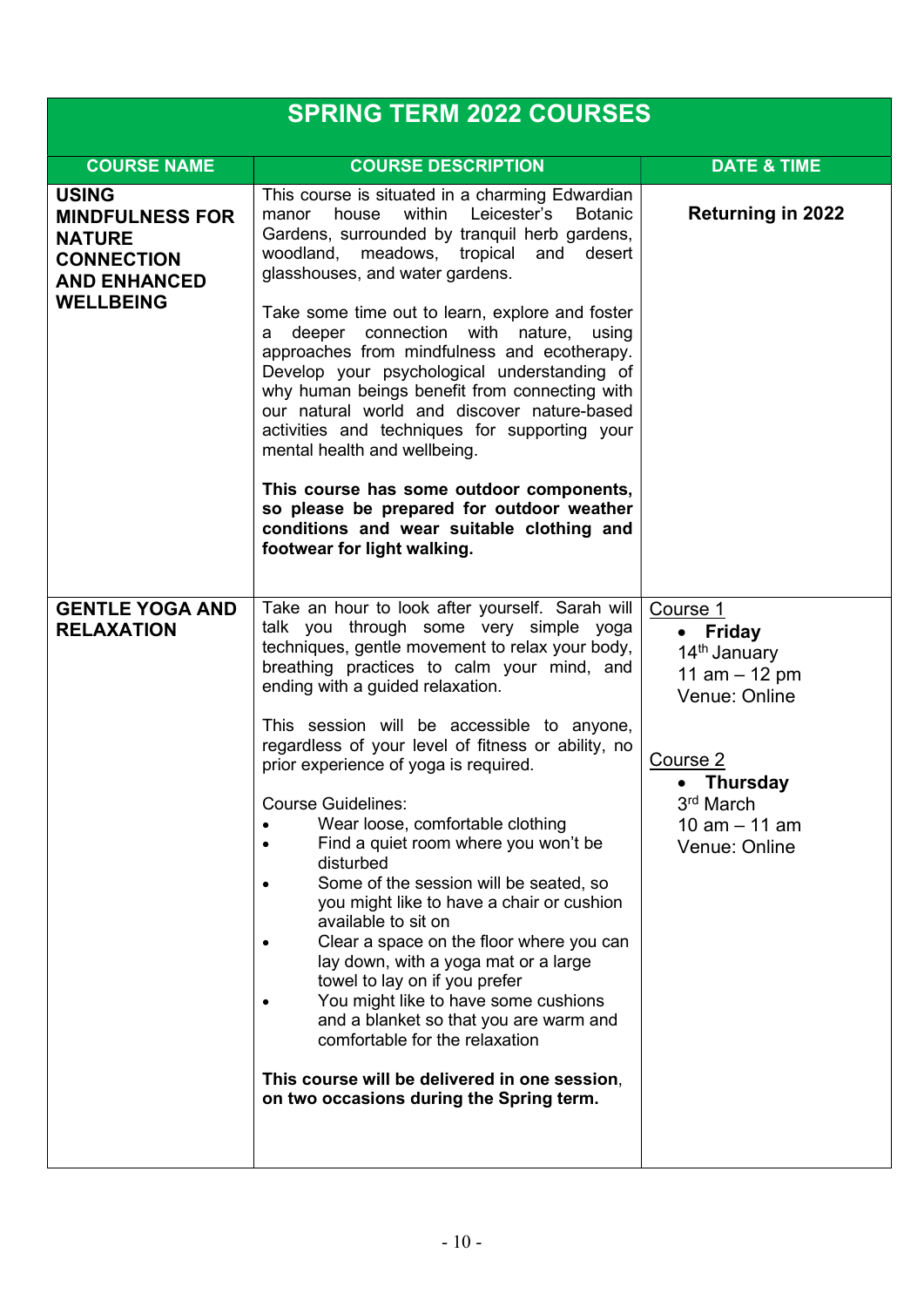|                                                             | <b>SPRING TERM 2022 COURSES</b>                                                                                                                                                                                                                                                                                                                                                                                                                                                                                             |                                                                                                                                                                         |
|-------------------------------------------------------------|-----------------------------------------------------------------------------------------------------------------------------------------------------------------------------------------------------------------------------------------------------------------------------------------------------------------------------------------------------------------------------------------------------------------------------------------------------------------------------------------------------------------------------|-------------------------------------------------------------------------------------------------------------------------------------------------------------------------|
|                                                             |                                                                                                                                                                                                                                                                                                                                                                                                                                                                                                                             |                                                                                                                                                                         |
| <b>COURSE NAME</b>                                          | <b>COURSE DESCRIPTION</b>                                                                                                                                                                                                                                                                                                                                                                                                                                                                                                   | <b>DATE &amp; TIME</b>                                                                                                                                                  |
| <b>LONELINESS: GET</b><br><b>BETTER</b><br><b>CONNECTED</b> | There can be many times when you can feel<br>lonely, maybe after bereavement of a relative or<br>friend, or perhaps after a period of illness which<br>may have made going out or talking to people<br>tricky. Feeling isolated from the company of<br>others can get in the way of good mental health.<br>Connecting with others can have a positive<br>beneficial effect on both mental and physical<br>health.                                                                                                           | <b>Tuesday</b><br>29 <sup>th</sup> March<br>10 $am - 12 pm$<br>Venue: Online                                                                                            |
|                                                             | This session will explore ways you could start to<br>connect with others. Based on your interests and<br>health you will have the opportunity to focus on<br>the groups and opportunities to connect with<br>others in your area. The making of inquiries will<br>be discussed and a list of useful questions to ask<br>group leaders will be written. Some useful<br>conversational tips will be briefly covered which<br>may help you to talk to others when you connect<br>with people.                                  |                                                                                                                                                                         |
|                                                             | The last half hour of the session will be delivered<br>by a Learning and Work Advisor and will focus<br>on thinking positively about your existing skills,<br>knowledge and achievements and sharing of<br>information, advice and guidance to support you<br>to pursue any personal goals.                                                                                                                                                                                                                                 |                                                                                                                                                                         |
| <b>STIGMA AND</b><br><b>DISCRIMINATION</b>                  | In this session we will explore the meaning of<br>stigma and discrimination and what it means to<br>you. We will discuss our own, and/or others,<br>experience of being stigmatised and explore<br>different ways to respond. We will also consider<br>the concept of unconditional positive regard and<br>discuss the best ways of addressing stigma and<br>discrimination within mental health.<br>This will be a light hearted, interactive session<br>designed to generate discussion and ideas<br>around this subject. | Tuesday<br>22 <sup>nd</sup> March<br>10 am $-$ 11.30 am<br>Venue: Online                                                                                                |
| <b>SINGING FOR</b><br><b>WELL-BEING</b>                     | This course will demonstrate singing techniques<br>that could be used to improve physical and<br>mental wellbeing. Students will learn breathing<br>exercises, understand and be aware of how<br>singing can positively affect their well-being.<br>This course is delivered in five sessions, on<br>one occasion during the Spring Term by the<br>WEA.                                                                                                                                                                     | <b>Thursday</b><br>10 <sup>th</sup> , 17 <sup>th</sup> , 24 <sup>th</sup> , 31 <sup>st</sup> March<br>& 7 <sup>th</sup> April<br>$10$ am $- 11.30$ am.<br>Venue: Online |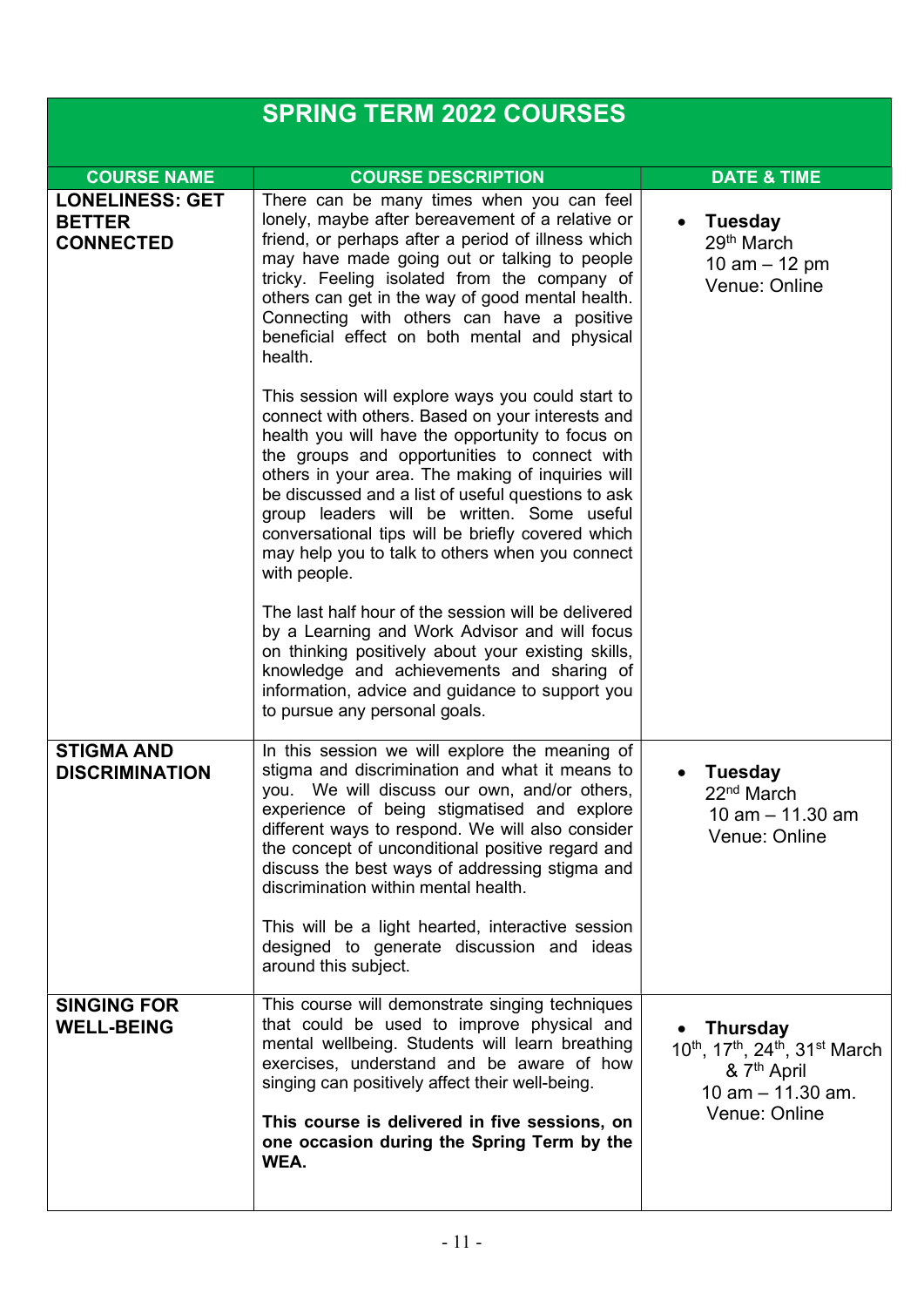| <b>SPRING TERM 2022 COURSES</b>                                                    |                                                                                                                                                                                                                                                                                                                                                                                                                                                       |                                                                                                                                                                                                                                             |
|------------------------------------------------------------------------------------|-------------------------------------------------------------------------------------------------------------------------------------------------------------------------------------------------------------------------------------------------------------------------------------------------------------------------------------------------------------------------------------------------------------------------------------------------------|---------------------------------------------------------------------------------------------------------------------------------------------------------------------------------------------------------------------------------------------|
| <b>COURSE NAME</b>                                                                 | <b>COURSE DESCRIPTION</b>                                                                                                                                                                                                                                                                                                                                                                                                                             | <b>DATE &amp; TIME</b>                                                                                                                                                                                                                      |
| <b>INTRODUCTION TO</b><br><b>UNDERSTANDING</b><br><b>ANXIETY</b>                   | provides an introduction<br><b>This</b><br>course<br>to<br>understanding anxiety and the impact this has on<br>us.<br>We all feel anxious sometimes, however when it<br>becomes overwhelming, this can be problematic<br>for us. We will focus on how and why we may<br>become anxious, along with exploring our<br>thinking patterns. We will also go through a<br>variety of self-help tools to help you manage<br>anxious feelings and situations. | <b>Course 1</b><br><b>Tuesday</b><br>$\bullet$<br>4 <sup>th</sup> & 11 <sup>th</sup> January<br>10 $am - 12 pm$<br>Venue: Online<br><b>Course 2</b><br>Wednesday<br>$23rd$ & $30th$ March<br>$1 \text{ pm} - 3 \text{ pm}$<br>Venue: Online |
|                                                                                    | This course will be delivered in two sessions,<br>on two occasions during the Spring term.                                                                                                                                                                                                                                                                                                                                                            |                                                                                                                                                                                                                                             |
| THE VALUE OF<br><b>COMEDY IN</b><br><b>RECOVERY FROM</b><br><b>MENTAL DISTRESS</b> | Is Life taking you too seriously?<br>Discover how the art of making each other laugh<br>can improve confidence, self-esteem, teamwork<br>and literacy skills, and, in turn aid recovery.                                                                                                                                                                                                                                                              | <b>Returning in 2022</b>                                                                                                                                                                                                                    |
|                                                                                    | Each week includes a variety of improvisation<br>games and discussion and celebration of some<br>of our favourite comics, the biology of laughter,<br>and formulas for creating different types of<br>comedy.<br>This course will be delivered in six sessions,<br>when we can safely return to the classroom                                                                                                                                         |                                                                                                                                                                                                                                             |
| <b>TIME MANAGEMENT</b>                                                             | setting.<br>We all have 168 hours a week, so why do some<br>people achieve so much more than others? This<br>workshop is designed to manage your personal<br>efficiency at home, college or work through<br>identifying barriers to good time management.<br>This course will be delivered in 2 sessions,<br>on one occasion during the Spring Term by<br>the WEA.                                                                                    | <b>Friday</b><br>28 <sup>th</sup> Jan & 4 <sup>th</sup> Feb<br>10 $am - 12 pm$<br>Venue: Online                                                                                                                                             |
| <b>UNDERSTANDING</b><br><b>STRESS AND</b><br><b>RESILIENCE</b>                     | In this session we will explore stress and<br>resilience and what it means to you.<br>We will identify tools and strategies that may help<br>you become more resilient. We will explore tools<br>which you may already use and others that you<br>may find useful.<br>Understanding Stress and Resilience is<br>delivered<br>by<br>the<br>Leicestershire<br>Adult<br><b>Learning Service.</b>                                                         | <b>Tuesday</b><br>8 <sup>th</sup> February<br>1 pm $-$ 3 pm<br>Venue: Online                                                                                                                                                                |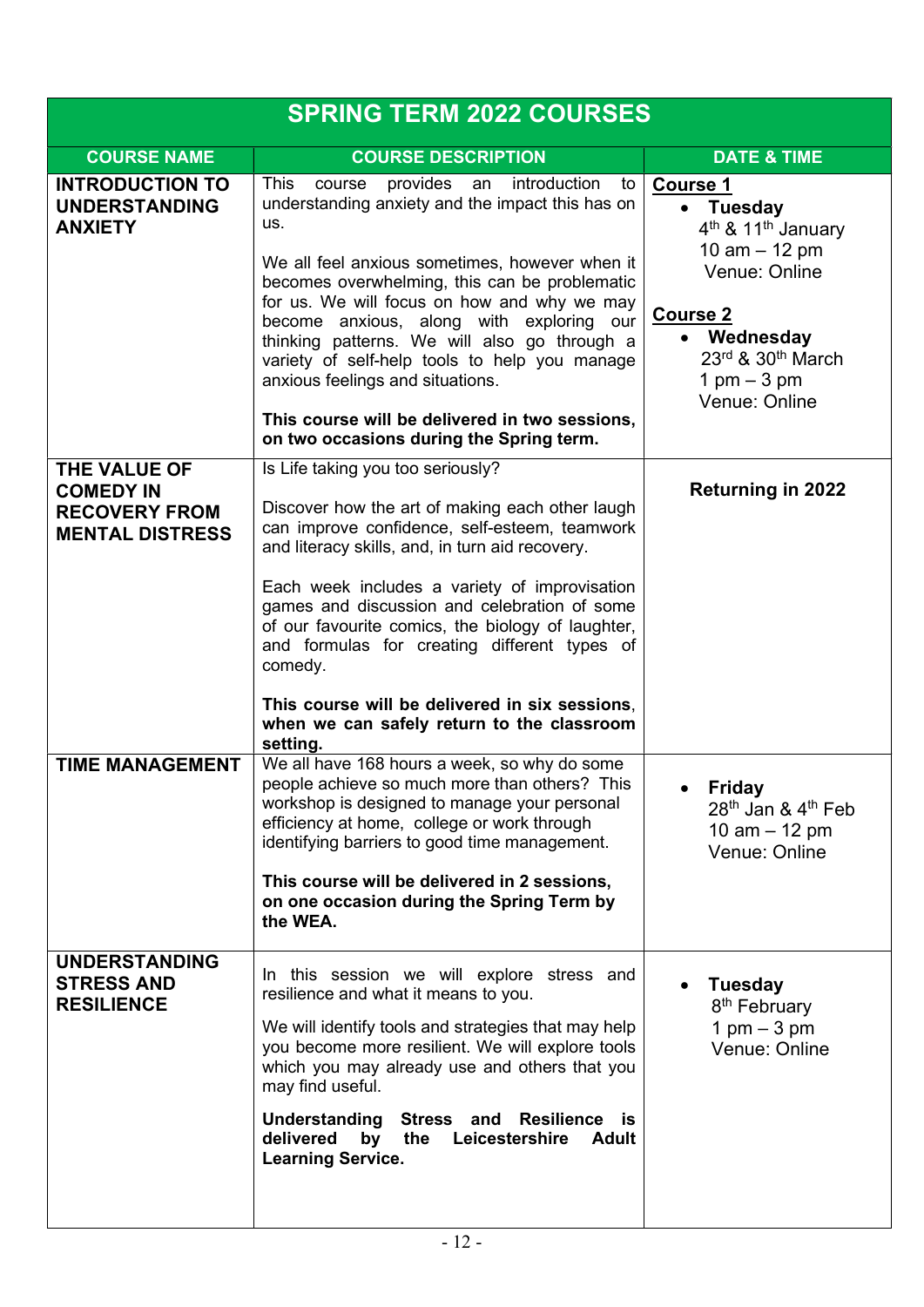| <b>SPRING TERM 2022 COURSES</b>                                  |                                                                                                                                                                                                                                                                                                                                                                                                                                                                                                                             |                                                                                                                                                                                                                  |
|------------------------------------------------------------------|-----------------------------------------------------------------------------------------------------------------------------------------------------------------------------------------------------------------------------------------------------------------------------------------------------------------------------------------------------------------------------------------------------------------------------------------------------------------------------------------------------------------------------|------------------------------------------------------------------------------------------------------------------------------------------------------------------------------------------------------------------|
| <b>COURSE NAME</b>                                               | <b>COURSE DESCRIPTION</b>                                                                                                                                                                                                                                                                                                                                                                                                                                                                                                   | <b>DATE &amp; TIME</b>                                                                                                                                                                                           |
| <b>SELF CARE</b><br><b>New</b>                                   | <b>Awaiting Course Description</b>                                                                                                                                                                                                                                                                                                                                                                                                                                                                                          | <b>Tuesday</b><br>1 <sup>st</sup> March<br>10 $am - 12 pm$<br>Venue: Online                                                                                                                                      |
| <b>INTRODUCTION TO</b><br><b>EMOTIONAL</b><br><b>MINDFULNESS</b> | This two hour, online session, will introduce the<br>idea of emotional mindfulness, explore<br>its<br>importance to wellbeing and provide some tools to<br>begin developing awareness of our emotional<br>states. It will be an interactive session, building<br>upon what we already know through exploratory<br>questions and with completion of short exercises.                                                                                                                                                         | <b>Course 1</b><br><b>Tuesday</b><br>1 <sup>st</sup> February<br>$2 \text{ pm} - 4 \text{ pm}$<br>Venue: Online<br><b>Course 2</b><br>Wednesday<br>$2nd$ March<br>$2 \text{ pm} - 4 \text{ pm}$<br>Venue: Online |
| <b>EMOTIONAL</b><br><b>MINDFULNESS</b>                           | During this six week course we will explore our<br>understanding of emotions, the impact of being in<br>touch with or out of touch with our emotions and<br>the effect that can have upon our lives and<br>relationships, both the relationship we have with<br>ourselves and those with others.<br>We will also be looking at ways of developing our<br>understanding of our emotions, using various<br>tools, in order to explore, deepen insight into and<br>build confidence in, our ability to handle our<br>emotions. | <b>Returning in 2022</b>                                                                                                                                                                                         |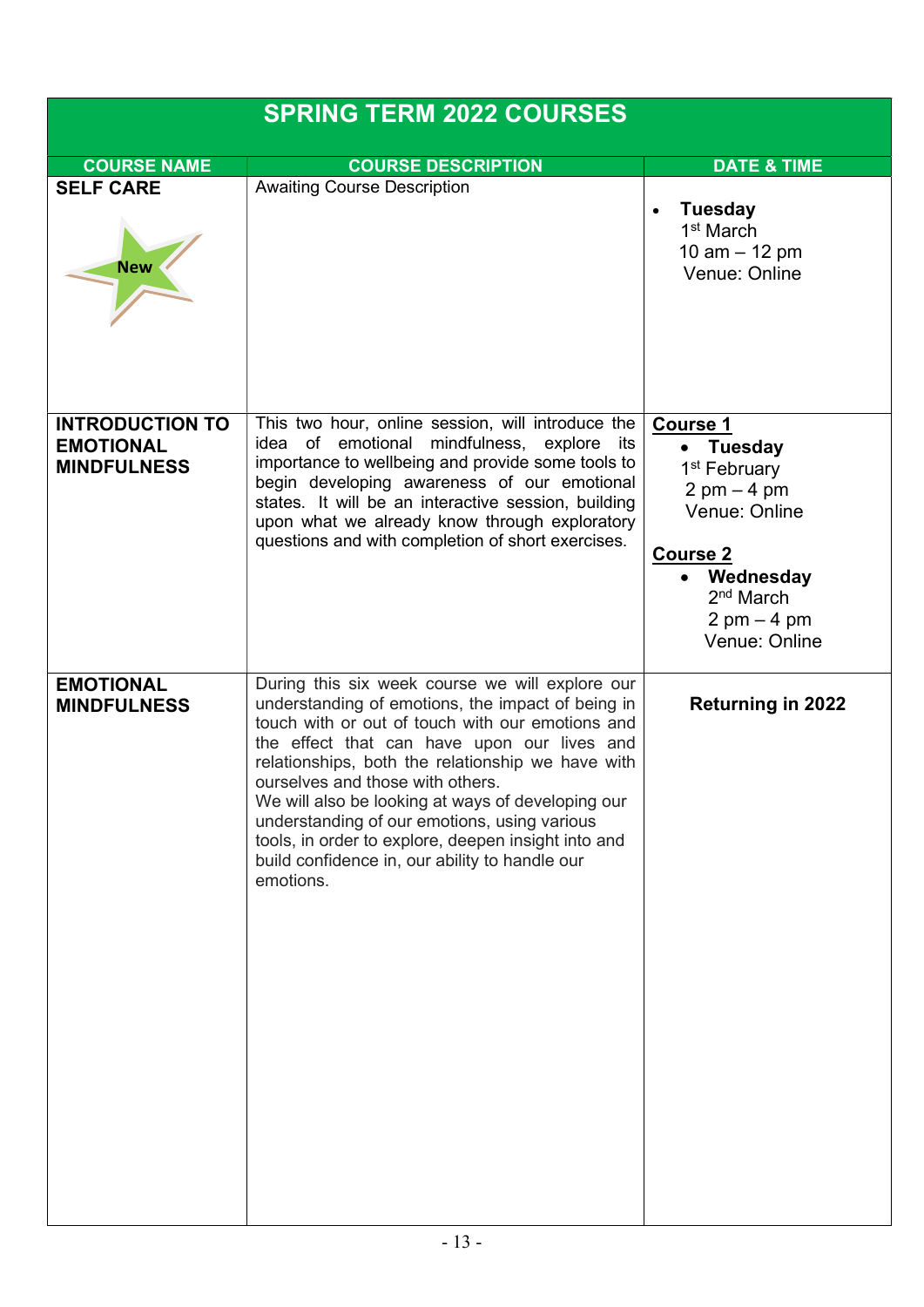| <b>SPRING TERM 2022 COURSES</b>                   |                                                                                                                                                                                                                                                                                                                                                                                                                                                                                                                                                                                                                                                                                                                                                                                                                                                                                                                                                                                                                                                                                                                                      |                                                                                               |
|---------------------------------------------------|--------------------------------------------------------------------------------------------------------------------------------------------------------------------------------------------------------------------------------------------------------------------------------------------------------------------------------------------------------------------------------------------------------------------------------------------------------------------------------------------------------------------------------------------------------------------------------------------------------------------------------------------------------------------------------------------------------------------------------------------------------------------------------------------------------------------------------------------------------------------------------------------------------------------------------------------------------------------------------------------------------------------------------------------------------------------------------------------------------------------------------------|-----------------------------------------------------------------------------------------------|
| <b>COURSE NAME</b>                                | <b>COURSE DESCRIPTION</b>                                                                                                                                                                                                                                                                                                                                                                                                                                                                                                                                                                                                                                                                                                                                                                                                                                                                                                                                                                                                                                                                                                            | <b>DATE &amp; TIME</b>                                                                        |
| <b>WELL-BEING FOR</b><br><b>WOMEN</b>             | Many women feel they are juggling to keep all the<br>balls in the air and respond to the huge number of<br>demands life throws their way. Inevitably this can<br>have an effect on well-being. If this feels like you,<br>this course will offer you the chance to take time<br>out with other women in a safe and nurturing<br>environment to think about all the pressures in<br>society on women today. It will give you the space<br>to reflect on specific pressures you may face, to<br>think more about the demands on your<br>time and enable you to be more in control of what<br>you do on a day-to-day basis. It will help you to<br>develop greater self-awareness around your own<br>well-being and consider ways in which you may<br>be judging yourself too harshly. The session will<br>also provide an introduction to the following:<br>breathing techniques; mindfulness/<br>meditation;<br>basic assertiveness<br>techniques;<br>stabilising mood through food; the importance of<br>creativity; good sleep habits; the importance of<br>social networks; the impact of nature on mental<br>well-being and more. | • Wednesday<br>23 <sup>rd</sup> February<br>$1 \text{ pm} - 3.15 \text{ pm}$<br>Venue: Online |
| <b>INTRODUCTION TO</b><br><b>RECOVERY - CHIME</b> | What is Recovery in Mental Health? In this new<br>interactive course we explore the different aspects<br>of recovery in mental health and how it might be<br>relevant to our own mental health experience. We<br>intend to consider academic research, but largely<br>concentrate on service user experience and<br>humour. The course will run over 5 weeks and<br>introduce students to the CHIME concept and its<br>relevance to recovery in mental health. Each<br>week we will focus on a different aspect of CHIME<br>as follows:<br>Week 1 - C - Connectedness (peer support,<br>relationships, social inclusion)<br>Week 2 - H - Hope (optimism, belief, dreams and<br>aspirations)<br>Week $3 - I -$ Identity (having a positive sense of<br>self)<br>Week 4 - M - Meaning (making sense of what<br>has happened, having a purpose & direction)<br>Week 5 - E - Empowerment (focusing on<br>strengths, being positive, regaining responsibility<br>and taking back control over life).                                                                                                                                      | <b>RETURNING IN</b><br><b>SUMMER 2022</b>                                                     |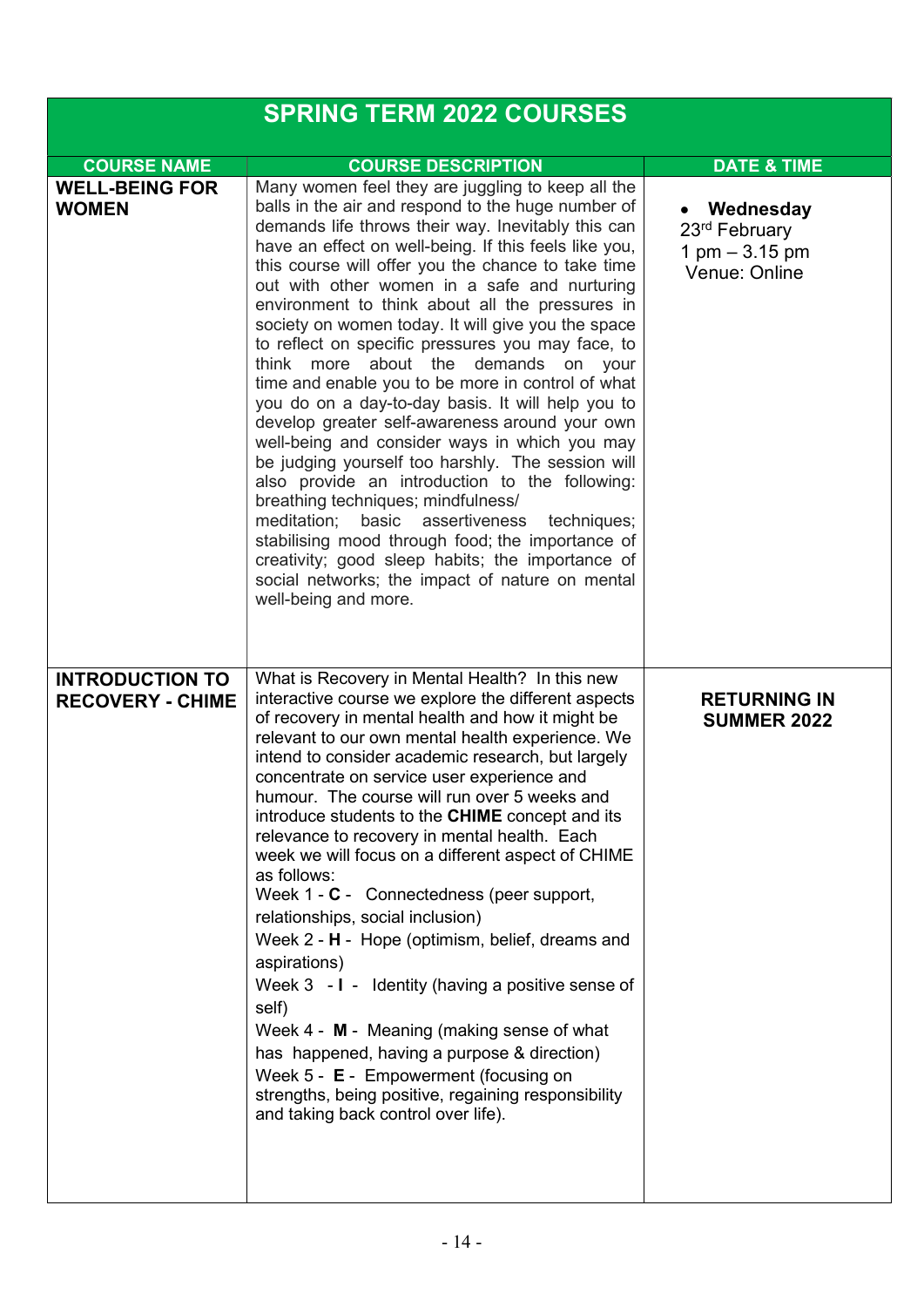| <b>SPRING TERM 2022 COURSES</b>                                                                                      |                                                                                                                                                                                                                                                                                                                                                                                                                                                                                                                                                                                                                                                                                                                                                                                                                                                                                                                                                                                                                                                                                                                  |                                    |
|----------------------------------------------------------------------------------------------------------------------|------------------------------------------------------------------------------------------------------------------------------------------------------------------------------------------------------------------------------------------------------------------------------------------------------------------------------------------------------------------------------------------------------------------------------------------------------------------------------------------------------------------------------------------------------------------------------------------------------------------------------------------------------------------------------------------------------------------------------------------------------------------------------------------------------------------------------------------------------------------------------------------------------------------------------------------------------------------------------------------------------------------------------------------------------------------------------------------------------------------|------------------------------------|
| <b>COURSE NAME</b>                                                                                                   | <b>COURSE DESCRIPTION</b>                                                                                                                                                                                                                                                                                                                                                                                                                                                                                                                                                                                                                                                                                                                                                                                                                                                                                                                                                                                                                                                                                        | <b>DATE &amp; TIME</b>             |
| <b>JOURNALING FOR</b><br><b>BETTER MENTAL</b><br><b>HEALTH</b>                                                       | Studies show there are many benefits to journaling,<br>including improved health and wellbeing, and we<br>will explore how you can use it to support your<br>recovery journey. We will look at:                                                                                                                                                                                                                                                                                                                                                                                                                                                                                                                                                                                                                                                                                                                                                                                                                                                                                                                  | <b>Returning in</b><br>Summer 2022 |
|                                                                                                                      | The purpose of journaling<br>How to journal and the different types of<br>journal<br>Barriers to keeping a journal<br>emotional<br>Safety<br>physical<br>and<br>considerations<br>Benefits of keeping a journal                                                                                                                                                                                                                                                                                                                                                                                                                                                                                                                                                                                                                                                                                                                                                                                                                                                                                                  |                                    |
|                                                                                                                      | Journaling for Better Mental Health is delivered<br>by the Leicestershire Adult Learning Service.                                                                                                                                                                                                                                                                                                                                                                                                                                                                                                                                                                                                                                                                                                                                                                                                                                                                                                                                                                                                                |                                    |
| THE PLACE OF<br><b>NARRATIVE IN</b><br><b>RECOVERY FROM</b><br><b>MENTAL HEALTH</b><br><b>DISTRESS</b><br><b>New</b> | People who experience mental distress have a<br>rich history of telling their stories to help them<br>and others understand the nature of their<br>distress. We all have a history of people telling<br>our stories for us, from parents to teachers to<br>nurses and doctors, this course will give you<br>the opportunity to tell your story as you want it<br>to be heard. We will spend time:<br>Considering<br>how<br>choose<br>to<br>you<br>describe yourself.<br>Considering the benefit that people<br>telling their stories contributes to their<br>recovery from mental distress.<br>Sharing and discussing our own stories<br>and the stories of others.<br>Preparing draft material for a short<br>anthology of work produced during the<br>course.<br>Signposting and supporting participants<br>with developing possible opportunities<br>to further develop their written work<br>and/or to perform.<br>At the end of the 4 week course we hope to<br>come up with a final narrative that will be<br>recorded in some way, be it written, or<br>recorded.<br>The course will be delivered in four | <b>Returning in 2022</b>           |
|                                                                                                                      | sessions.                                                                                                                                                                                                                                                                                                                                                                                                                                                                                                                                                                                                                                                                                                                                                                                                                                                                                                                                                                                                                                                                                                        |                                    |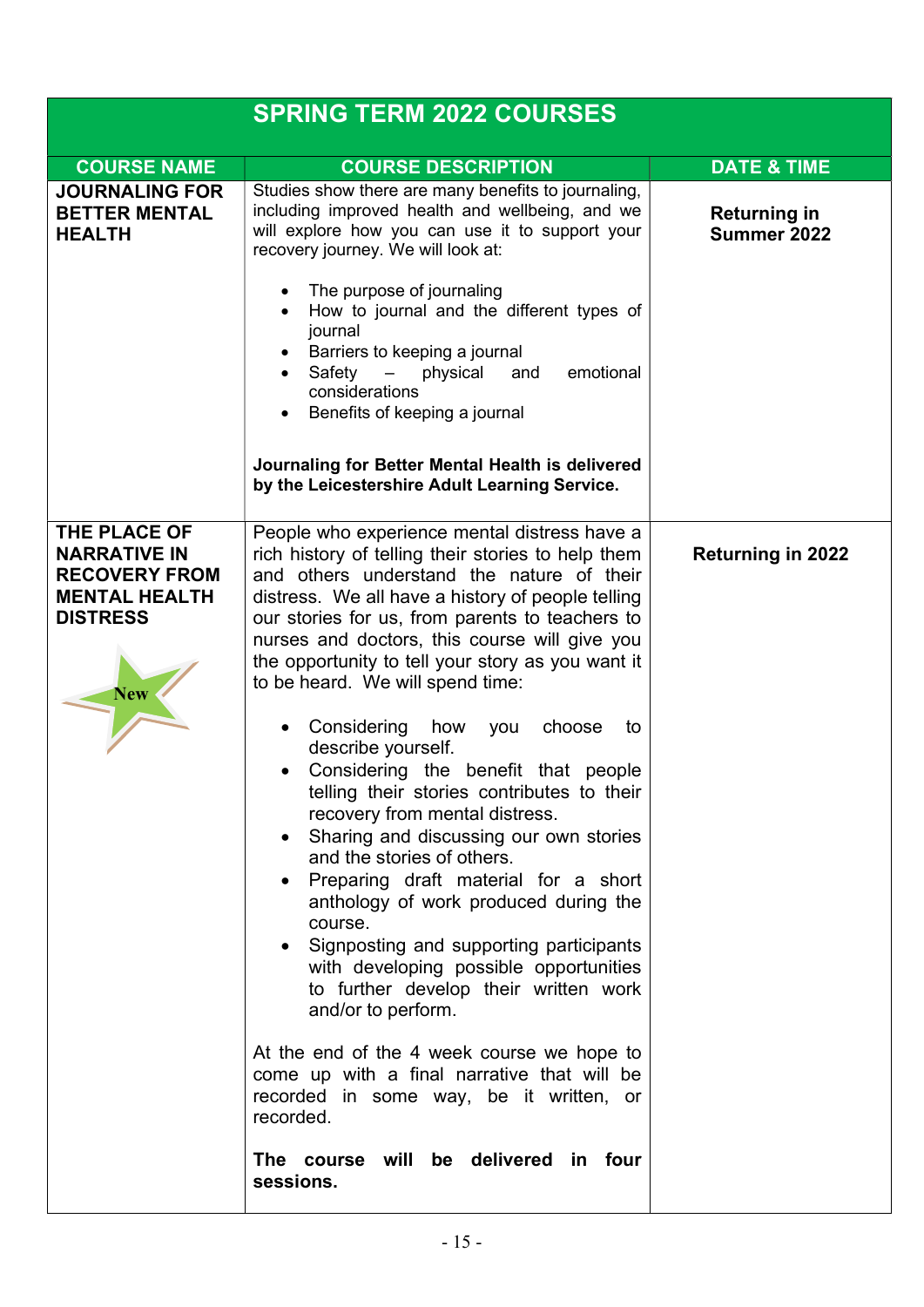| <b>SPRING TERM 2022 COURSES</b>                                                                                                          |                                                                                                                                                                                                                                                                                                                                                                                                                                                                                                                                                                                                                                                                                                                                                                                                                                                  |                                                                                                                                                                                                      |  |  |
|------------------------------------------------------------------------------------------------------------------------------------------|--------------------------------------------------------------------------------------------------------------------------------------------------------------------------------------------------------------------------------------------------------------------------------------------------------------------------------------------------------------------------------------------------------------------------------------------------------------------------------------------------------------------------------------------------------------------------------------------------------------------------------------------------------------------------------------------------------------------------------------------------------------------------------------------------------------------------------------------------|------------------------------------------------------------------------------------------------------------------------------------------------------------------------------------------------------|--|--|
| <b>COURSE NAME</b>                                                                                                                       | <b>COURSE DESCRIPTION</b>                                                                                                                                                                                                                                                                                                                                                                                                                                                                                                                                                                                                                                                                                                                                                                                                                        | <b>DATE &amp; TIME</b>                                                                                                                                                                               |  |  |
| <b>MENTAL HEALTH</b><br><b>AND SMOKING - A</b><br><b>START TOWARDS</b><br><b>A SMOKEFREE</b><br><b>JOURNEY</b>                           | This session is relevant for anyone that would like<br>to know more about smoking, anyone that smokes<br>or has friends or family that smoke. This session<br>will be particularly helpful if you are looking to<br>reduce your smoking with the intention to quit<br>further in the future. This course will provide you<br>with helpful tips and coping mechanisms to quit<br>smoking<br>or provide family<br>members<br>with<br>information in supporting people to stop smoking. It<br>will also provide information on the support that<br>you can access in the community. The session will<br>last one hour and cover the following: Why people<br>smoke: Physical and Mental health effects of<br>smoking: Benefits from stopping: Overview of the<br>tools for reducing the harm from smoking:<br>Medications to help you stop smoking. | Course 1<br><b>Friday</b><br>$\bullet$<br>4 <sup>th</sup> March<br>$2$ pm $-3.30$ pm<br>Venue: Online<br>Course 2<br><b>Friday</b><br>8 <sup>th</sup> April<br>$2$ pm $-3.30$ pm<br>Venue: Online    |  |  |
| <b>INVOLVEMENT</b><br><b>OPPORTUNITIES</b><br><b>AVAILABLE WITHIN</b><br><b>LEICESTERSHIRE</b><br><b>PARTNERSHIP NHS</b><br><b>TRUST</b> | What is Patient/Carer Involvement? In this new<br>session, we will provide an overview of what<br>Patient/Carer Involvement is as well discussing<br>what Involvement opportunities are available within<br>LPT.<br>We will discuss what it will mean for you when<br>signing up to our Involvement Network, including<br>different support, training, and development<br>opportunities available when you join.<br>There will also be an opportunity for you to hear<br>from a member of our network to share their<br>experiences on how they have found their<br>involvement journey so far.                                                                                                                                                                                                                                                  | <b>Course 1</b><br><b>Thursday</b><br>3 <sup>rd</sup> February<br>10.30 $am - 12 pm$<br>Venue: Online<br><b>Course 2</b><br>• Tuesday<br>5 <sup>th</sup> April<br>$2$ pm $-3.30$ pm<br>Venue: Online |  |  |
| <b>UNDERSTANDING</b><br><b>AND LIVING WITH</b><br><b>DEPRESSION</b>                                                                      | This four week course aims to provide a broad<br>overview and introduction to depression.<br>It is<br>designed to cover topics such as what is<br>depression, what causes it and what maintains it.<br>The course will take a closer look at different<br>perspectives and ways of dealing with depression.<br>It will outline a variety of coping strategies, focusing<br>predominantly on a psychological perspective and<br>self-management techniques.<br>Understanding and Living with Depression is<br>delivered<br>over<br>four<br>sessions,<br>all<br>at<br>Leicestershire Recovery College.                                                                                                                                                                                                                                             | <b>Date to Be Confirmed</b>                                                                                                                                                                          |  |  |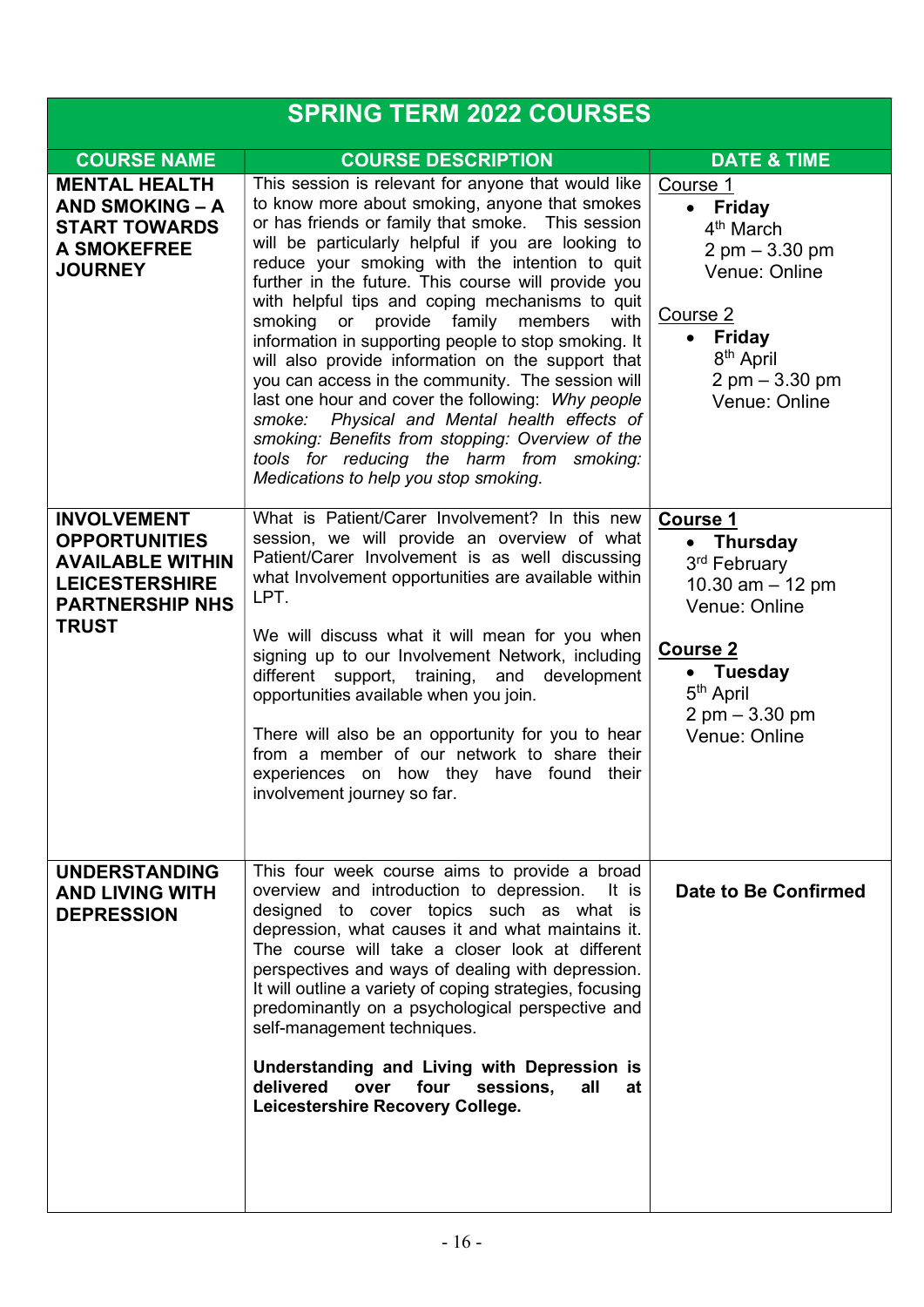| <b>SPRING TERM 2022 COURSES</b>                                                                                                      |                                                                                                                                                                                                                                                                                                                                                                                                                                                                                                                                                                                                                                                                                                                                                                                                                                                                  |                                                                                                                                                                                                                                                                                                                                                                                      |  |  |
|--------------------------------------------------------------------------------------------------------------------------------------|------------------------------------------------------------------------------------------------------------------------------------------------------------------------------------------------------------------------------------------------------------------------------------------------------------------------------------------------------------------------------------------------------------------------------------------------------------------------------------------------------------------------------------------------------------------------------------------------------------------------------------------------------------------------------------------------------------------------------------------------------------------------------------------------------------------------------------------------------------------|--------------------------------------------------------------------------------------------------------------------------------------------------------------------------------------------------------------------------------------------------------------------------------------------------------------------------------------------------------------------------------------|--|--|
| <b>COURSE NAME</b>                                                                                                                   | <b>COURSE DESCRIPTION</b>                                                                                                                                                                                                                                                                                                                                                                                                                                                                                                                                                                                                                                                                                                                                                                                                                                        | <b>DATE &amp; TIME</b>                                                                                                                                                                                                                                                                                                                                                               |  |  |
| <b>ASSERTIVENESS</b><br><b>AND CONFIDENCE</b><br><b>BUILDING</b><br><b>New</b>                                                       | This is a personal development workshop for<br>individuals who want to<br>increase their<br>confidence and self-esteem. The course will<br>help you develop qualities and skills that can<br>help to overcome any personal<br>barriers<br>from<br>preventing you<br>being<br>confident,<br>professionally, and personally.<br>By the end of the workshop, you will be able<br>to:<br>• Define assertive and confidence in one<br>sentence<br>skills<br>Learn<br>to<br>increase<br>your                                                                                                                                                                                                                                                                                                                                                                           | • Friday<br>11 <sup>th</sup> , 18 <sup>th</sup> & 25 <sup>th</sup> March<br>10 $am - 12 pm$<br>Venue: Online                                                                                                                                                                                                                                                                         |  |  |
|                                                                                                                                      | assertiveness and confidence<br>List up to 6 personal strengths,<br>qualities, and achievements<br>Describe yourself in a positive way<br>This course is delivered in three sessions, on<br>one occasion during the Spring Term by the<br>WEA.                                                                                                                                                                                                                                                                                                                                                                                                                                                                                                                                                                                                                   |                                                                                                                                                                                                                                                                                                                                                                                      |  |  |
| <b>BUILDING</b><br><b>CONFIDENCE IN</b><br>THE USE OF<br><b>MICROSOFT</b><br><b>TEAMS (MSTeams)</b><br><b>WORKSHOP</b><br><b>New</b> | Not sure about how to take part in our online<br>course? This short workshop will show you how to<br>do just that, and help build your confidence in using<br>Microsoft Teams to attend our range of online<br>courses.<br>Microsoft Teams is the software platform used for<br>online courses run by the Leicestershire Recovery<br>College. This workshop is delivered in a 'course<br>style' using discussion, activities, and games to<br>help build your confidence.<br>This short course gives you the opportunity to<br>explore how an online course is run, whilst getting<br>to use the basic functions of Microsoft Teams<br>including signing in to a course, using your camera,<br>muting and unmuting your microphone and writing<br>in the 'chat'.<br>This workshop will be delivered in one session,<br>on four occasions during the Spring Term. | Workshop 1<br><b>Monday</b><br>10 <sup>th</sup> January<br>11 $am - 12 pm$<br>Venue: Online<br>Workshop 2<br><b>Monday</b><br>31 <sup>st</sup> January<br>1 pm $-$ 2 pm<br>Venue: Online<br><b>Workshop 3</b><br><b>Monday</b><br>7 <sup>th</sup> March<br>11 $am - 12 pm$<br>Venue: Online<br>Workshop 4<br><b>Monday</b><br>28 <sup>th</sup> March<br>$1pm - 2pm$<br>Venue: Online |  |  |